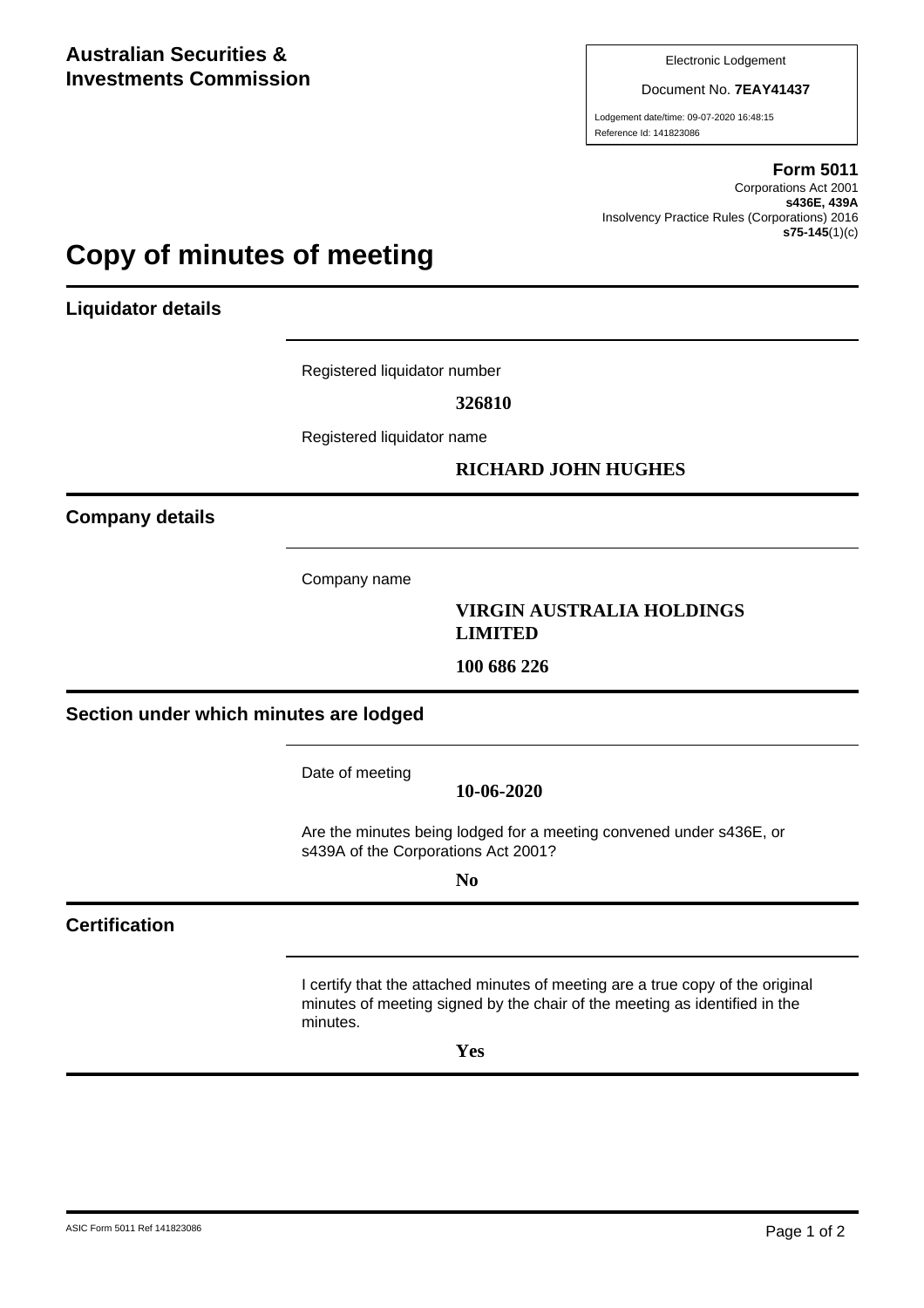#### **Authentication**

This form has been authenticated by Name RICHARD JOHN HUGHES This form has been submitted by<br>Name Richard Jo Richard John HUGHES Date 09-07-2020

> **For more help or information**<br>Web www.asi Web www.asic.gov.au Ask a question? www.asic.gov.au/question Telephone 1300 300 630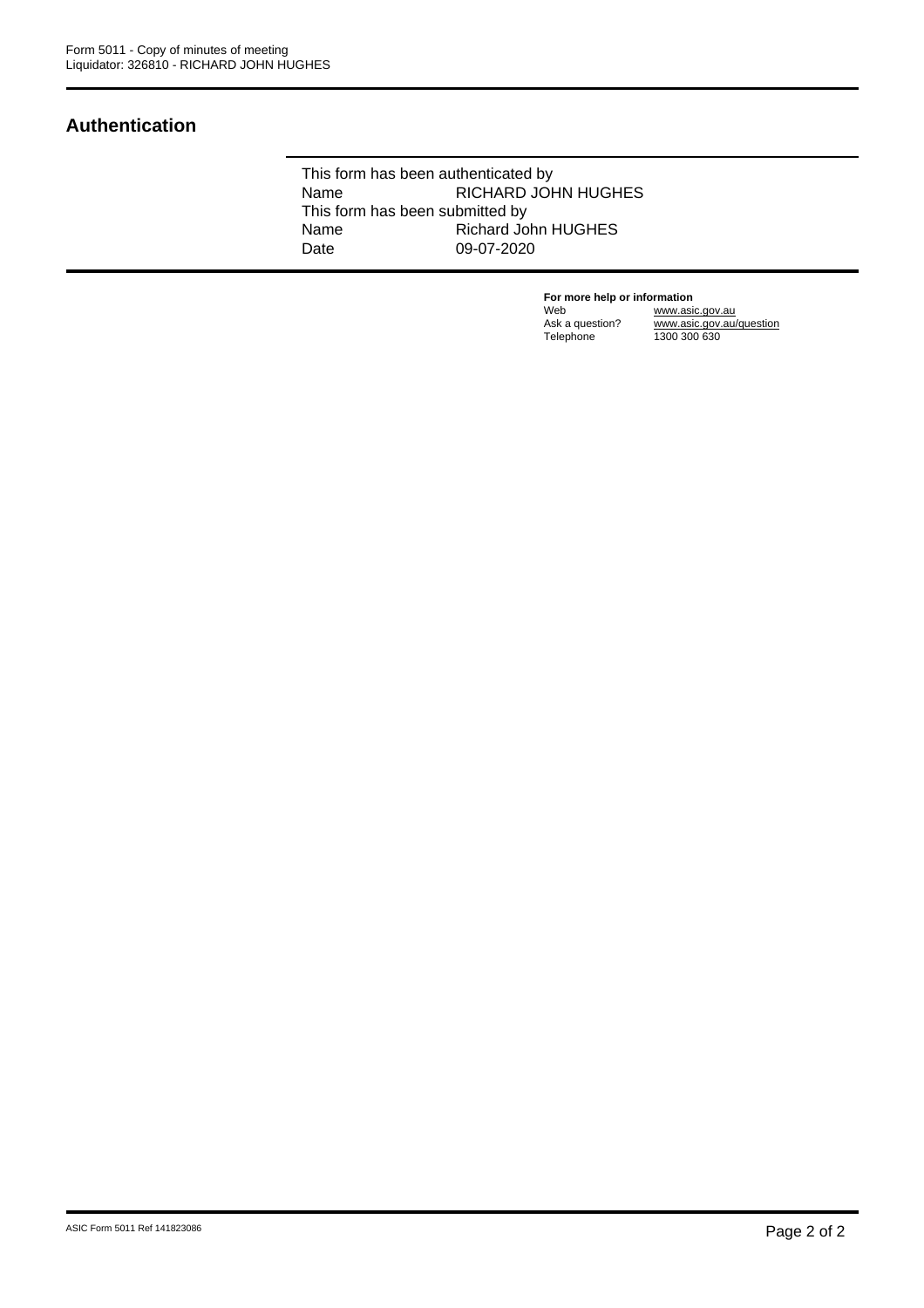#### MINUTES OF THE COMMITTEE OF INSPECTION (COI) MEETING OF

#### VIRGIN AUSTRALIA HOLDINGS LIMITED ACN 100 686 226 AND SUBSIDIARIES (ADMINISTRATORS APPOINTED) (THE COMPANIES OR VIRGIN GROUP)

#### HELD AT THE OFFICES OF DELOITTE, LEVEL 9, 225 GEORGE STREET, SYDNEY NSW 2000 ON 10 JUNE 2020 AT 11:00AM (AEST)

#### **PRESENT**

| Vaughan Strawbridge | Joint and Several Administrator, Deloitte Financial Advisory Pty Ltd (Deloitte) |
|---------------------|---------------------------------------------------------------------------------|
| David Orr           | <b>Deloitte</b>                                                                 |
| Timothy Sackar      | Clayton Utz                                                                     |
| Committee members   | Refer to the attendance register at Annexure A                                  |
| <b>Observers</b>    | Refer to the attendance register at <b>Annexure B</b>                           |

#### OPENING OF THE MEETING

Vaughan Strawbridge, one of the Joint and Several Administrators (Administrators) of the Virgin Group opened the meeting at 11:05am AEST.

#### **INTRODUCTIONS**

Mr Strawbridge advised Mr David Orr of Deloitte was present at the meeting along with several Deloitte staff assisting with the Voluntary Administration.

#### **CHAIRPERSON**

Mr Strawbridge advised that as convenor of the meeting he would act as Chairperson of the meeting in accordance with rule 75-50 of the Insolvency Practice Rules (Corporations) (IPR).

#### **RECORDING OF MEETING**

The Chairperson noted that there will be an audio recording of the meeting to allow for accurate minute taking for report to the Australian Securities and Investments Commission (ASIC). The Chairperson enquired if there were any objections from those in attendance to record the meeting. There were no objections.

#### IN ATTENDANCE

The Chairperson noted that all COI members had received the virtual meeting link and that their attendance at the meeting will be noted in the Attendance Register (Annexure A).

The Chairperson read the list of COI members and their representatives who advised they would be in attendance. as follows:

| Member                                              | Representative                                 |
|-----------------------------------------------------|------------------------------------------------|
| <b>FIIG Securities Limited</b>                      | Thomas Jacquot                                 |
| Northern Trust Asset Management                     | Leah Savageau                                  |
| Sargon CT Pty Ltd                                   | Yvonne Kelaher                                 |
| The Bank of New York Mellon                         | Jeremy Hollingsworth                           |
| Association of Virgin Australia Group Pilots (VIPA) | John Lyons                                     |
| Australian Council of Trade Unions (ACTU)           | Scott Connolly                                 |
| Australian Federation of Air Pilots (AFAP)          | Simon Lutton                                   |
| Australian Licensed Aircraft Engineers (ALAEA)      | Chris Tamblyn (as proxy for Stephen Purvinas)  |
| Australian Manufacturing Workers Union (AMWU)       | Anne Donnellan                                 |
| Australian Services Union (ASU)                     | Emeline Gaske                                  |
| Virgin Australia (representing employees)           | Dayna Field                                    |
| Flight Attendants Association of Australia (FAAA)   | Teri O'Toole                                   |
| Skywest Airlines Pilot Association (SALPA)          | Paolo Casali                                   |
| Transport Workers Union of Australia (TWU)          | Nicholas McIntosh (as proxy for Michael Kaine) |
| Electrical Trades Union (ETU)                       | Matt Murphy                                    |
| Australia Pacific Airports (Melbourne) Pty Ltd      | Shane O'Hare                                   |
| Brisbane Airport Corporation Pty Ltd                | Jim Parashos                                   |
| Canberra Airport Pty Ltd                            | Stephen Carson                                 |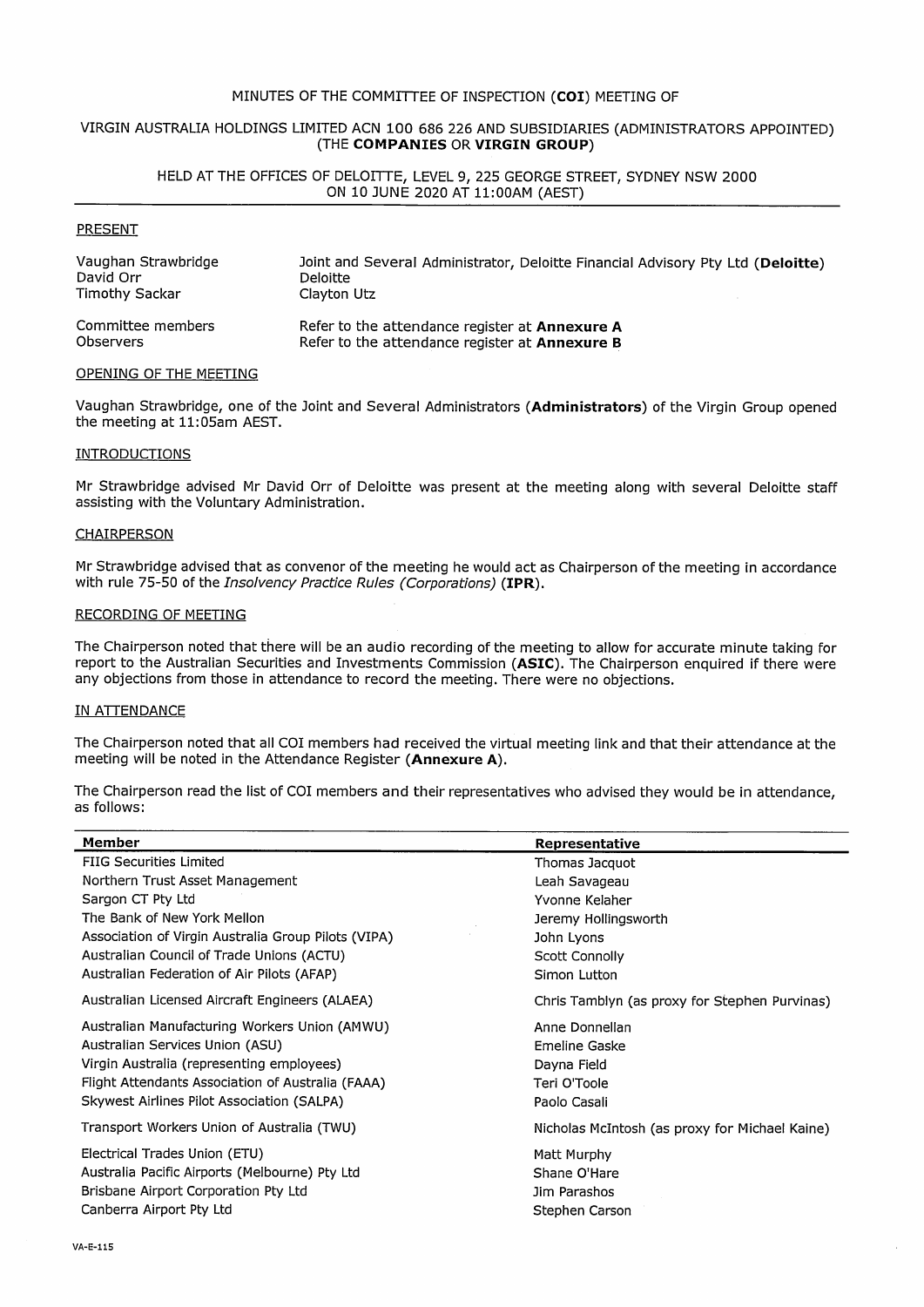| Gold Coast Airport Pty Ltd                              | Adam Rowe           |
|---------------------------------------------------------|---------------------|
| Perth Airport Pty Ltd                                   | Brian Pereira       |
| Sydney Airport Corporation Limited                      | Dhruy Gupta         |
| PwC on behalf of Velocity Rewards Pty Limited           | David McGrath       |
| Airframe Leasing (S) Pte. Ltd                           | Richard Wolanski    |
| AS Air Lease Holdings (Castlelake)                      | June Rai            |
| Dell Financial Services Pty Ltd                         | Cassie Douglas      |
| JPA No. 123 Co., Ltd                                    | Jason Opperman      |
| Perth Aircraft Leasing (UK) Limited                     | Noel McCoy          |
| Wilmington Trust Company (AerCap)                       | Alexander Wilson    |
| Deputy Comissioner of Taxation                          | Gary Busby          |
| Sabre GLBL Inc.                                         | Tony Troiani        |
| Airline Cleaning Services Pty Ltd                       | David Baker         |
| Alliance Airlines Pty Limited                           | Marc Devine         |
| Boeing Training & Flight Services Australia Pty Limited | <b>Edward Gomes</b> |
| CWT Australia Pty Ltd                                   | Wai Mun Wong        |
| Spotless Facility Services Pty Ltd                      | Jacob Gunzburg      |

The Chairperson advised Mr Henry Carr of the Attorney-General's Department was in attendance as an observer on behalf of the Commonwealth Government.

#### **AGENDA**

The Chairperson outlined the agenda for the meeting as follows:

- 1. Opening:
	- Attendance register
- 2. Update on the Administration:
	- Recapitalisation and sale of business
	- Aircraft financiers protocols
	- Operations  $-$  ramp up
	- Cashflow
	- Creditor position and Halo
	- **Bondholders**

The Chairperson confirmed COI members would be provided with a copy of the non-confidential slides from the meeting presentation after the meeting. A copy of the non-confidential slides are attached at Annexure C.

#### UPDATE ON THE ADMINISTRATION

The Chairperson provided an update on the Administration of the Virgin regarding:

#### **Recapitalisation and sale of business**

The Chairperson provided an update on the sale process, noting:

- o The Administrators had short-listed two parties to the final stage of the sale process after receiving five (5) non-binding proposals from interested parties on 29 May 2020.
- o The Administrators assessed the non-binding proposals which included discussions with all five (5) interested parties to seek clarification on their non-binding offers. During the assessment process, the Administrators considered the conditionality of the proposed offers and whether they were confident the interested parties could transact on a sale and place binding offers by 22 June 2020.
- o The due date for the final binding offers was extended to 22 June 2020 to allow more time for the shortlisted bidders to hold discussions with key stakeholder groups. The ultimate date to enter a binding agreement with the successful bidder has not changed and remained by 30 June 2020
- o The two final parties were selected as the Administrators considered those parties to be best placed to transact on a sale and place binding offers by 22 June 2020. Both bidders have little to no conditionality on the sale transaction. This was a key factor for the administrators in deciding on the final two parties.
- o The two short-listed bidders have had extensive discussions with the various stakeholder groups, and these discussions will continue up until final binding offers are due. These discussions serve to help them frame their final offers which the Administrators intend to be binding and with as little conditionality as possible.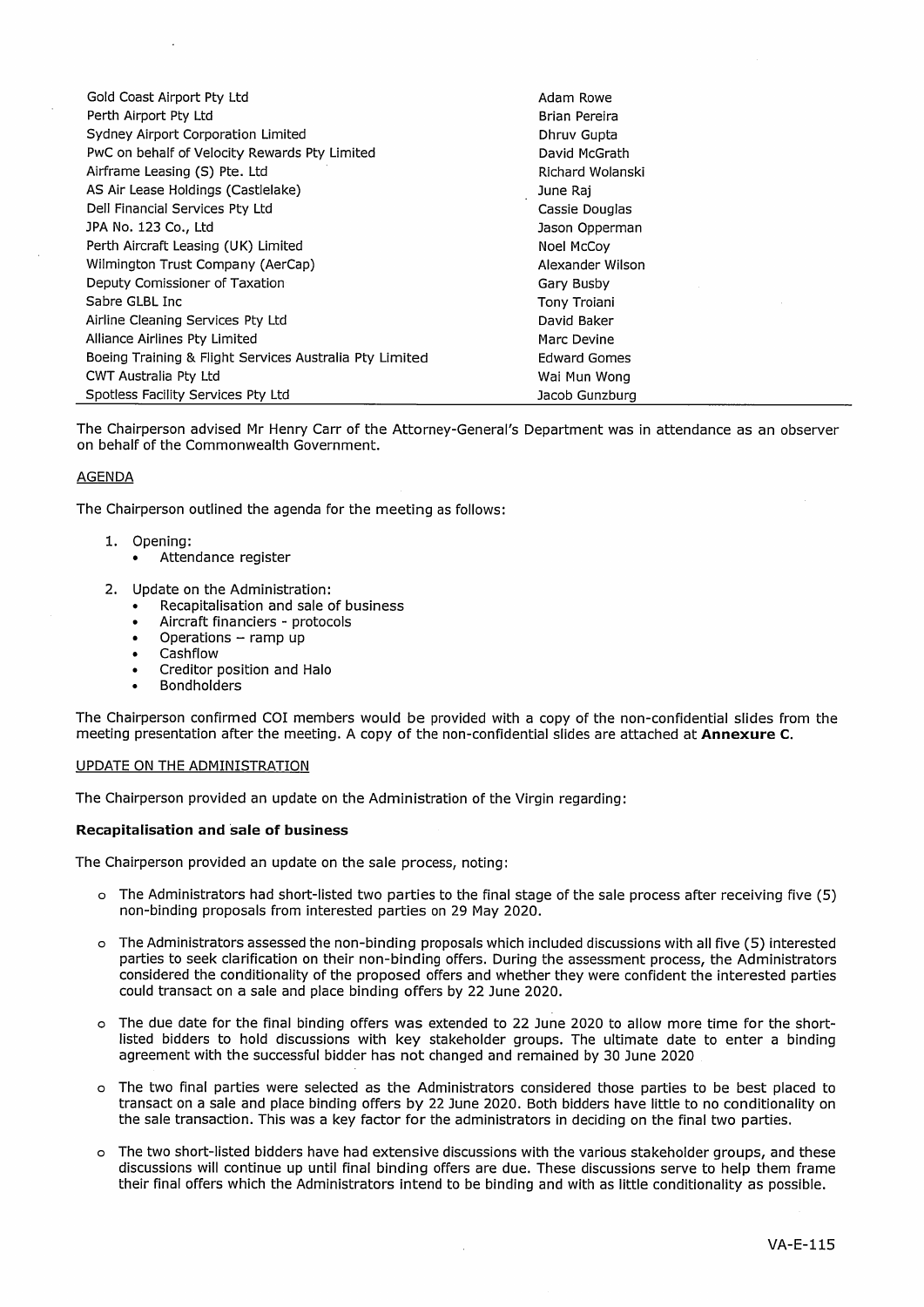- o The level of engagement and engagement provided by stakeholders has been exceptional.
- o The Administrators do not expect there to be conclusive agreements between the short-listed bidders and respective stakeholders by 22 June 2020, however, it is expected that the bidders will have formed a view around the cost base of the business, the construct of the airline and their intentions with the direction of the business going forward.

The Chairperson paused to ask COI members if they had any questions on the sale process. No questions were raised by COI members. The Chairperson noted there would be further opportunity to ask questions at the end of the meeting.

#### Aircraft financiers - protocols

The Chairperson advised:

- o The Administrators were granted Court Orders extending the time they have to make decisions with respect to going on financial risk for aircraft leases until 16 June 2020.
- o The Administrators have been working to enter agreements with aircraft financiers in respect to aircraft protocols, which are effectively power by the hour agreements during the Voluntary Administration period. The protocols also stipulate requirements for the Administrators to maintain aircraft and also protocols for handing back aircraft, if necessary. The Administrators would only meet the power by the hour charges once the aircraft protocols were agreed to and signed.
- o To date, the Administrators have executed 28 protocols covering 90 aircraft or engines. There are a further nine (9) protocols covering 34 aircraft or engines which are in the final phase of being finalised. The Administrators are still negotiating terms in respect to a final 16 aircraft or engines.
- o The Administrators' intentions are to be in a position where they are not required to hand back aircraft on the 16 June 2020 because protocols had not been entered.

#### Operations - ramp up

The Chairperson advised:

- o The Government had announced over the prior weekend an extension of the guaranteed flights. This extension for Virgin is subject to the Administrators receiving contracts which honour this announcement and those contracts being signed.
- o The initiative would result in an increase in flights from July through to September from 170 to 250 flights per week.

#### **Cashflow & funding**

The Chairperson advised:

- o The Administrators have sufficient funding to get through to the end of the sale process.
- o Following this, potential interim funding options from external parties are being considered, and the Administrators are discussing funding arrangements with short-listed bidders noting a key component of their final offers will be funding the business through to the second meeting of creditors.
- o There is also a group of bond holders who have shown interest in providing interim funding.
- o The Chairperson indicated there were no current concerns with cashflow and liquidity. He further noted the cash position had not diminished since the last COI meeting, which in part was due to the ability to reduce costs in relation to the ongoing trading of the business.

#### **Creditor position and Halo creditor portal**

The Chairperson advised:

- o The Halo creditor portal has been launched and will assist the Administrators to compile a complete listing of creditors and also help manage proofs of debt and proxy forms leading up to the second meeting of creditors.
- o ROCAPs have been received from some of the Companies' directors. The Administrators have been liaising with the directors and the Companies' finance team to ensure the ROCAPs included a complete listing of creditors.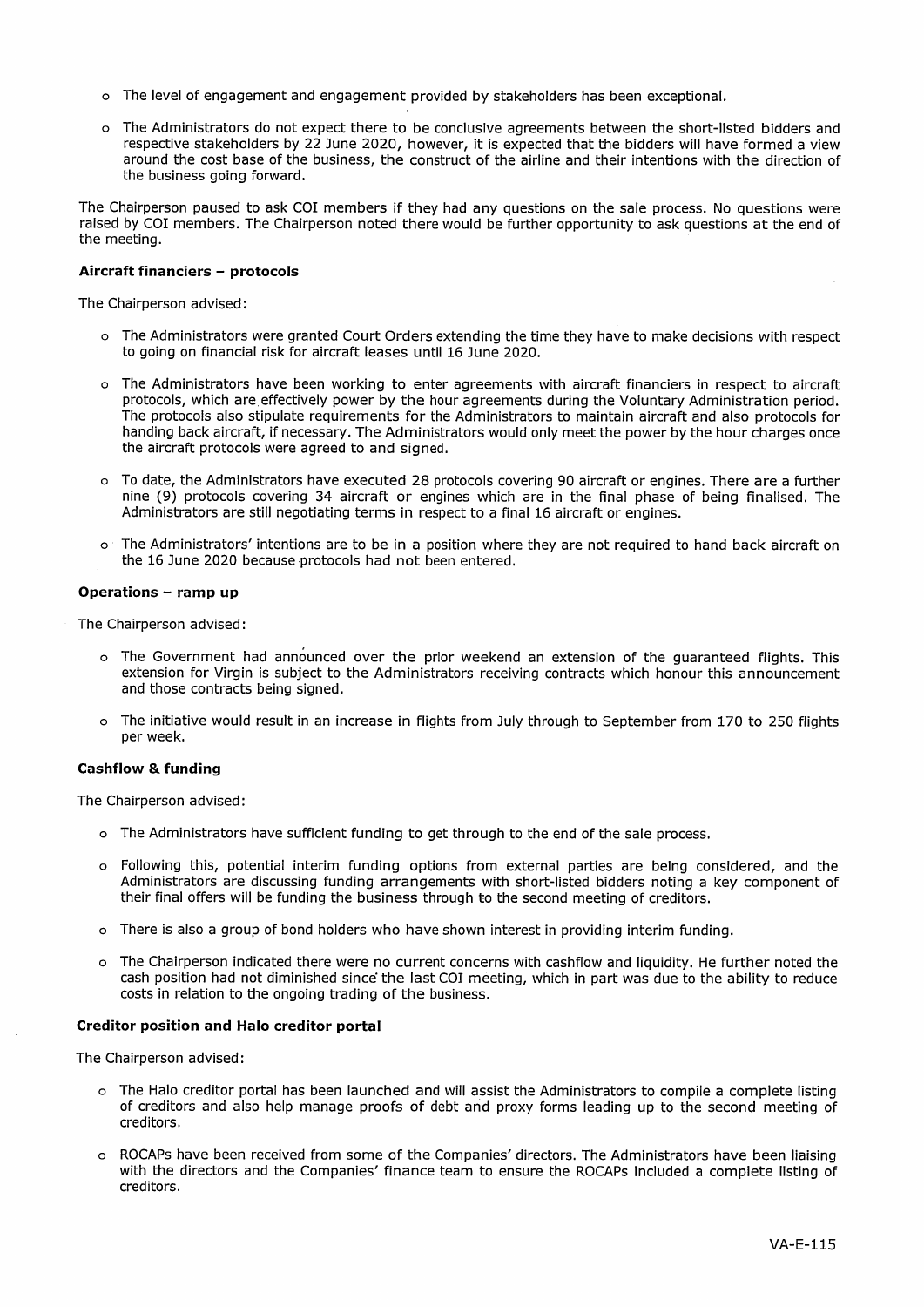The Companies' creditors position summarised by creditor type was shown to COI members (refer page 8 of the meeting presentation at Annexure C). The Chairperson noted:

- o the amount shown for operating lessors of \$2.2bn represents the full value of unpaid lease payments. If aircraft are handed back, lessors have a duty to mitigate their loss and reduce the claim amount.
- o The amount shown for employee entitlements of \$129m is in respect of annual leave and long service leave entitlements. If potential payment in lieu of notice and redundancy entitlements are added, the total value of employee entitlements would rise to around \$450m.

The Chairperson further advised that since the Halo platform was launched there has been 11,849 user accounts created and 15,080 claims registered.

#### **Bondholders**

The Chairperson advised:

- o The Noteholder Consultative Committee (NCC) had been formed. The NCC does not have the same function as the COI, its purpose is to provide a forum for the Administrators to communicate with bondholders.
- o The first meeting of the NCC meeting was held on the 28 May 2020, and the second meeting of the NCC is scheduled to be held tomorrow.

#### AGREEMENTS ENTERED BY THE ADMINISTRATORS

The Chairperson provided the COI with a listing of the agreements the Administrators had entered since their appointment under which there was no limitation of liability clause.

Since the last COI meeting the Administrators have entered one additional revenue agreement being an agreement with the Commonwealth Government in relation to the operation of quaranteed flight schedules.

#### **QUESTIONS**

The Chairperson opened the meeting to questions from the COI.

#### Paolo Casali of SALPA asked if the Chairperson could confirm media reports that Deloitte has achieved a funding extension?

In response, the Chairperson advised:

- o There are no arrangements for interim funding at this time, but the administrators are considering options as advised earlier in the meeting. The most likely option will be funding from one of the short-listed parties as part of their final binding offer.
- o Several requests have also been made to the Federal Government around support. Some of those support options requested relate to:
	- the extension of the pause on 'use it or lose it' rule with airport slots
	- an extension of Job Keeper
	- a reset of the stand down provisions pertaining to Job Keeper
	- an extension to the underwriting of the guaranteed flights through to the end of the year
	- additional powers to the ACCC in respect to oversight of the industry to make sure anti-competitive behaviour does not occur and that there is a watch around capacity dumping on the market as well.

Scott Connolly of the ACTU asked what the significance of the cashflow position is in relation to the bids and its impact on what the Companies may look like post-administration? He further commented that from conversations with both short-listed bidders, they are clearly basing their plans for the airline on the 'Virgin 2.0' document which the COI haven't had access to or provided detailed information on. He requested the COI be provided with either a copy of the Virgin 2.0' document or some clarity around when stakeholders would get access to this information for discussions they are having with short-listed bidders.

In relation to the question on the significance of cashflow, the Chairperson responded:

- o The airline is currently operating at around 6% of scheduled flights. Even in this hibernated state there is an overhead component to the holding costs of the business including costs around leases, head office and maintaining a minimal level of staff to keep the business operating. The Administrators have been doing everything possible to reduce holding costs and have been able to achieve a reduction to date.
- o The business is currently not operating at an efficient size and a ramp-up in operations is required to increase efficiencies. The Administrators are confident they have sufficient cash resources to get through to the end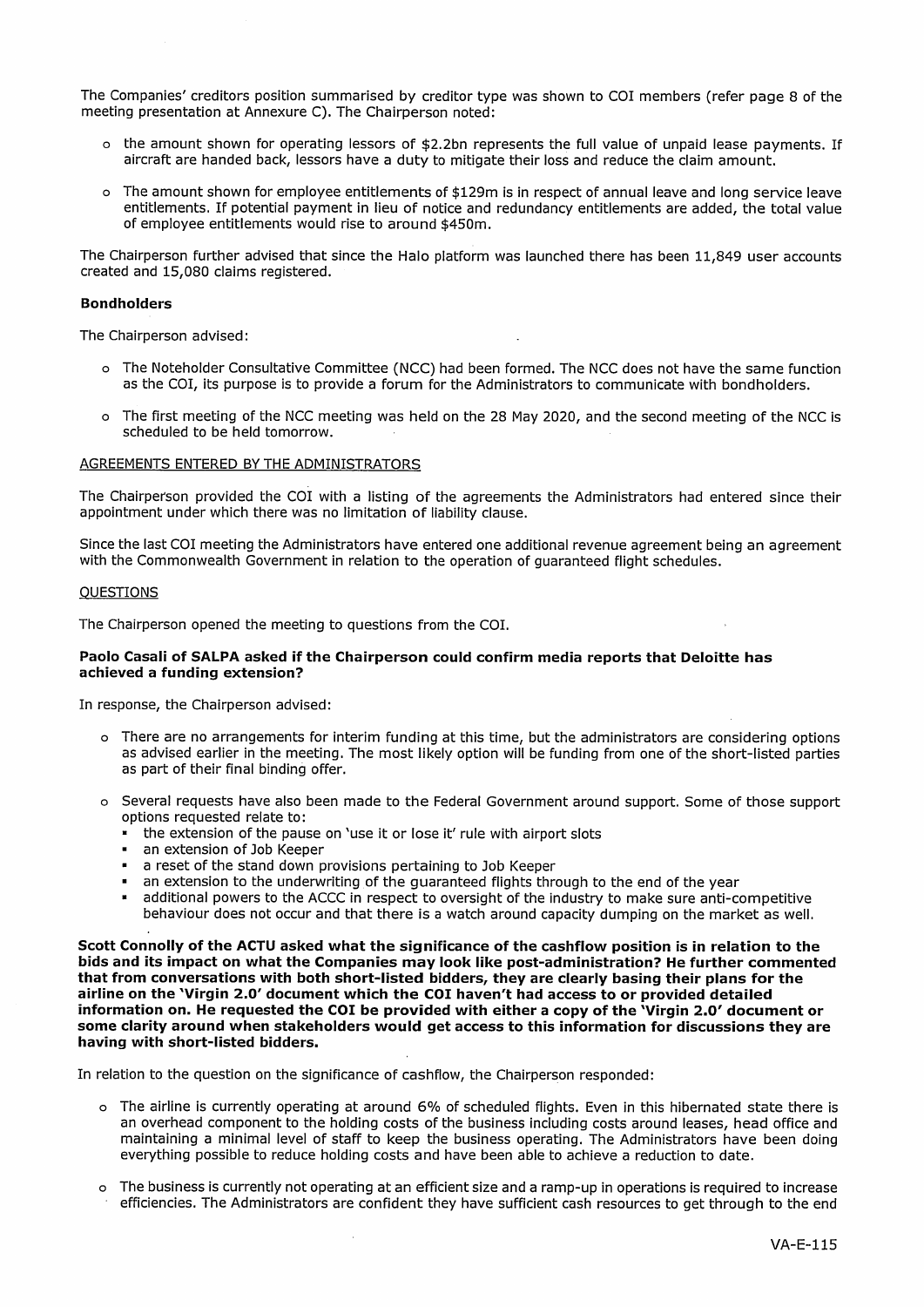of the sale process and enter a binding proposal by the end of June 2020. However, unless there is significant ramp-up, the Administrators would have a funding requirement to continue trading through to the second meeting of creditors. Both short-listed parties have been made aware of the funding requirement and that their final proposal will need to include funding for this.

o It is unlikely the business will be profitable between now and 30 June 2021, and the short-listed bidders are aware that they will need to inject sufficient funds into the business until there is a transition back to a steady schedule of flights and the business returns to a profitable state.

In relation to the question on the 'Virgin 2.0' business plan, the Chairperson responded:

- o The interested parties have their own views around the business plan and the Administrators have been seeking for them to divulge those details to stakeholders during their discussions.
- o The 'Virgin 2.0' business plan is the Companies' management's business plan and it may not transpire to be the final bidder's plan. The Administrators will not know the ultimate construct of the bidders' business plan until they submit their final proposals.
- o The Administrators are trying to manage the risk associated with disclosure of commercially sensitive information while still providing stakeholders with enough information to interact with the short-listed **hidders**
- o The Administrators are trying to implore on the bidders to give stakeholders the level of detail they are seeking.

#### Adam Rowe of Gold Coast Airport Pty Ltd asked how the administrators are working with the bidders and management to stay competitive through the ramp-up phase?

The Chairperson responded:

- o The Administrators and Virgin management have considered various scenarios around the level of ramp-up.
- o Planned action for the ramp-up phase will be shown in the revised flight schedules to come.
- o The Administrators and the Virgin management have taken a proactive view around scheduling and any funding requirement for the planned ramp-up will be incorporated into the funding requirement for the short-listed parties.
- o The Administrators remain mindful of the scheduling other airlines are putting to the market and we will be scheduling flights at a level to remain competitive in an open market.

#### Glenn Thompson of the AMWU asked what Virgin's position was in relation to having aircraft available for ramp-up, and what impact the Administrators believed Government support would have on the valuation of the airline going forward?

The Chairperson responded:

- o Virgin has more than sufficient aircraft to meet ramp-up demands based on available modelling.
- o The Government's procurement policy is subject to interpretation around availability of flights. Virgin has not received its fair share of the Government spend. The administrators have been pulling together additional statistics and data to share with Government. From a valuation perspective, it will increase confidence for the bidder around Virgin and the ability to compete. The bidders know they need to be agile and have good, compelling marketing campaigns and part of that is to use every lever possible. They will be ensuring that Federal and State Governments seriously consider their proposals for funds.

#### Paolo Casali of SALPA asked if the Administrators could confirm that the bidders have funds put aside and can meet all of the employee entitlements?

The Chairperson responded:

o Both bidders have confirmed that the Administrators can advise stakeholder groups their proposals will allow for employee entitlements to be met in full.

#### Mr Connolly of the ACTU asked:

- if the Chairperson could provide an update on discussions with State Governments, particularly the Queensland Government?
- if the Administrators have engaged anyone to proactively pursue conversations with Government? and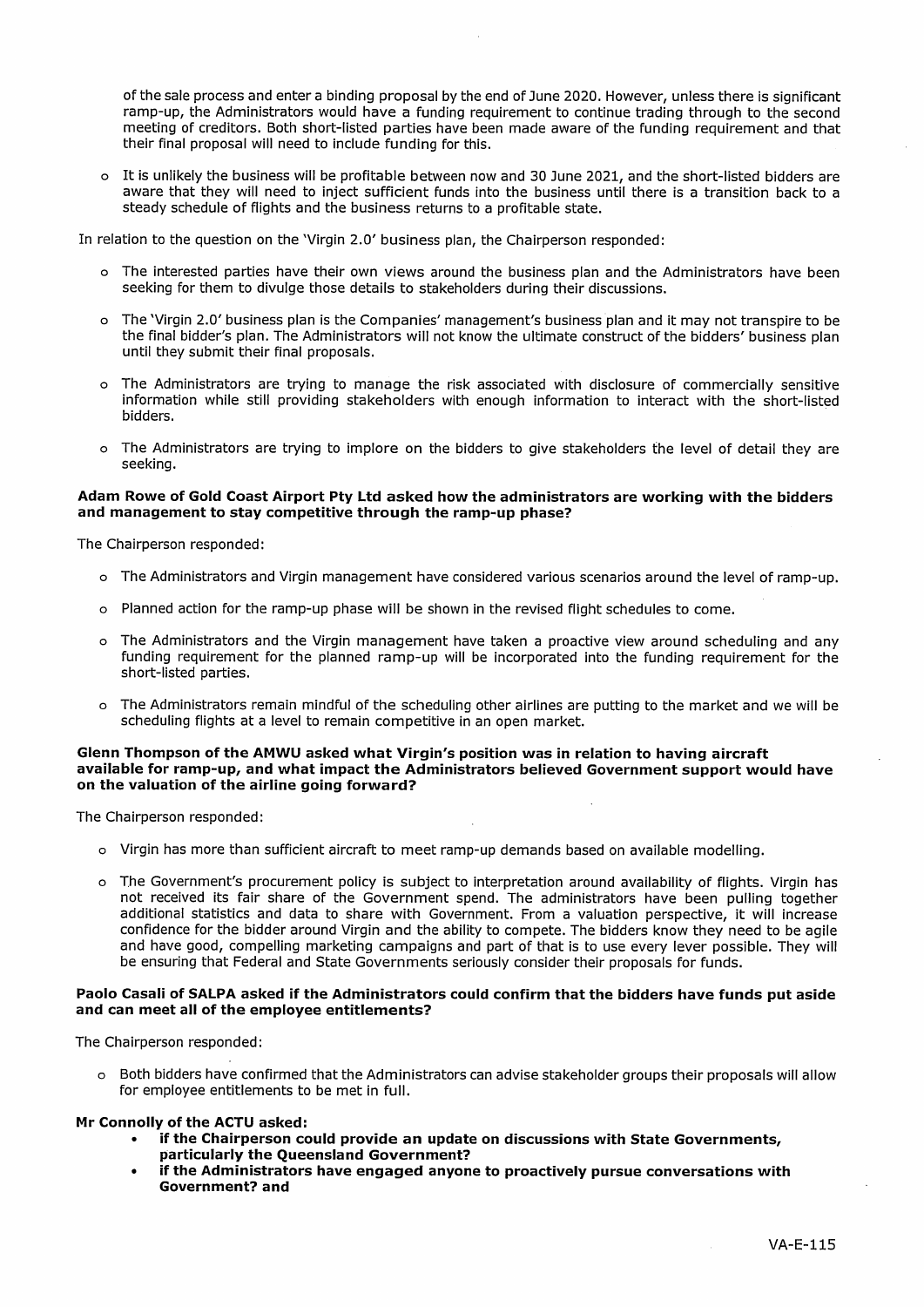#### if the Chairperson could provide an update on the Administrators' fees and costs of the administration to date?

The Chairperson responded:

- o The Administrators are in constant contact with Government, in particular the Federal Government, not only through their advisor, Mr Nicholas Moore, but also correspondence that goes direct to Prime Minister's Office, Deputy Prime Minister's Office, Treasury, Finance and the Department of Infrastructure.
- o The Administrators do have a Government liaison who provides quidance on interactions with Government. The Administrators as a group, with the sale advisors, speak to that advisor every day.
- o All State Governments are in active conversations with the short-listed bidders. There is also other direct correspondence with State Governments as well. There are ongoing meetings between the Federal Government and the Administrator's office, the Administrator's advisors, some senior management and others.
- o The Administrators are working with State Governments and seeking support around regional flights within States, particularly Queensland and Western Australia.
- o On the Administrators' fees and costs, the current fee run rate is still around \$1.3m per week on average. An update on fees will be provided at the next COI meeting.

#### **OTHER BUSINESS**

There being no further business, the Chairperson thanked those present for attending and declared the meeting closed at 11:50 AM (AEST).

Signed as a correct record.

**CHAIRPERSON**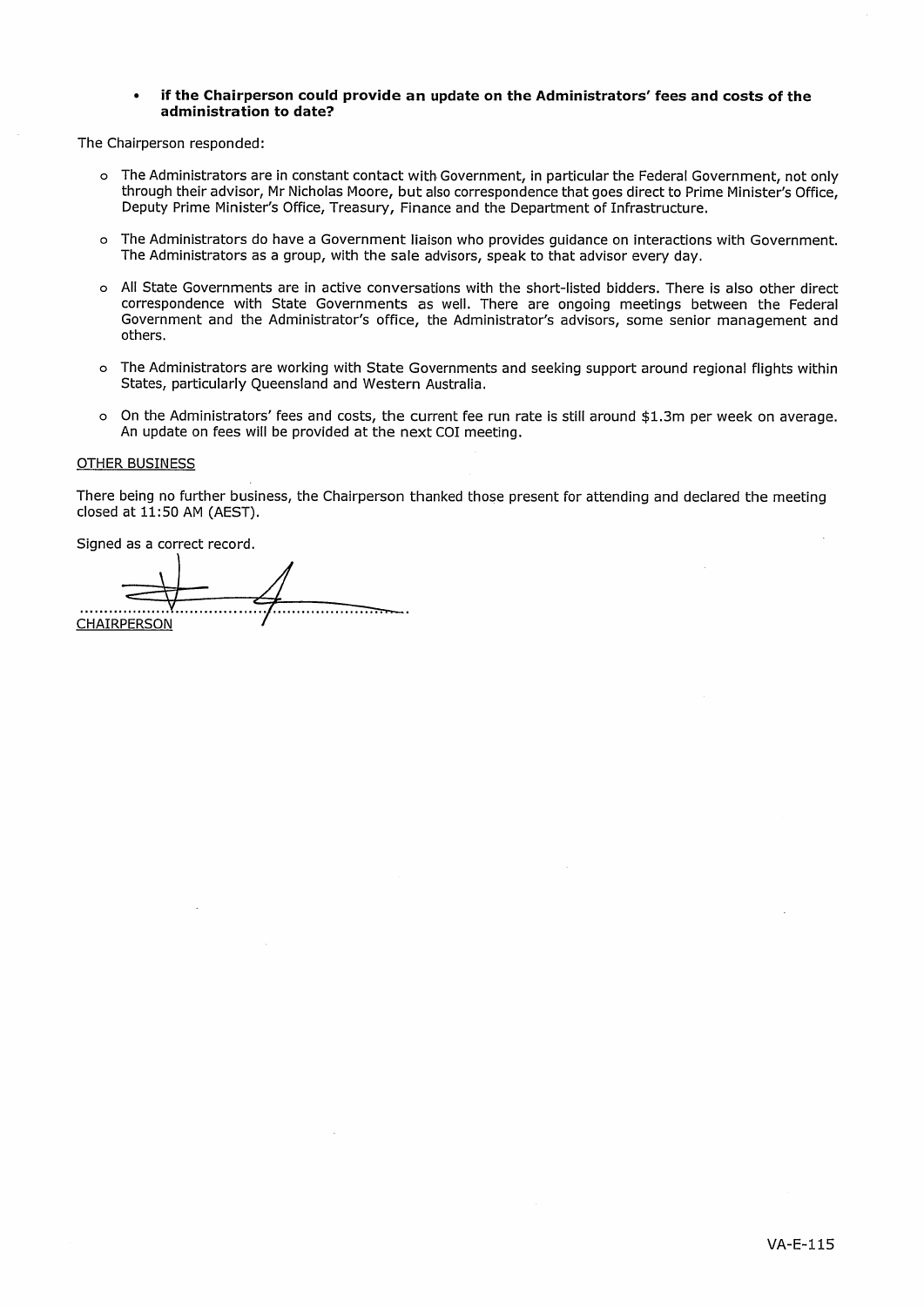#### Form 531C LIST OF PERSONS PRESENT AT MEETING OF COMMITTEE OF INSPECTION 75-145(4)

Insolvency Practice Rules (Corporations) 2016

#### Virgin Australia Holdings Limited and Subsidiaries (all Administrators Appointed)

Meeting Details: Committee of Inspection

Meeting date, time and place: 10 June 2020, 11:00am AEST

| <b>Committee Member</b>                                        | Name of Proxy/Representative | <b>Proxy Type</b> | Signature                            |
|----------------------------------------------------------------|------------------------------|-------------------|--------------------------------------|
| <b>FIIG Securities Limited</b>                                 | Thomas Jacquot               | General           | Attended via audio-visual conference |
| Northern Trust Asset Management                                | Leah Savageau                | General           | Attended via audio-visual conference |
| Sargon CT Pty Ltd                                              | Yvonne Kelaher               | General           | Attended via audio-visual conference |
| The Bank of New York Mellon                                    | Jeremy Hollingsworth         | General           | Attended via audio-visual conference |
| Association of Virgin Australia Group<br>Pilots (VIPA)         | John Lyons                   | General           | Attended via audio-visual conference |
| Australian Council of Trade Unions<br>(ACTU)                   | Scott Connolly               | General           | Attended via audio-visual conference |
| Australian Federation of Air Pilots<br>(AFAP)                  | Simon Lutton                 | General           | Attended via audio-visual conference |
| Australian Licensed Aircraft<br>Engineers (ALAEA)              | Chris Tamblyn                | General           | Attended via audio-visual conference |
| Australian Manufacturing Workers<br>Union (AMWU)               | Anne Donnellan               | General           | Attended via audio-visual conference |
| Australian Services Union (ASU)                                | <b>Emeline Gaske</b>         | General           | Attended via audio-visual conference |
| Dayna Field                                                    |                              |                   | Attended via audio-visual conference |
| Flight Attendants Association of<br>Australia (FAAA)           | Teri O'Toole                 | General           | Attended via audio-visual conference |
| Skywest Airlines Pilot Association<br>(SALPA)                  | Paolo Casali                 | General           | Attended via audio-visual conference |
| Transport Workers Union of Australia<br>(TWU)                  | Nicholas McIntosh            | General           | Attended via audio-visual conference |
| Electrical Trades Union (ETU)                                  | Matt Murphy                  | General           | Attended via audio-visual conference |
| Australia Pacific Airports (Melbourne) Shane O'Hare<br>Pty Ltd |                              | General           | Attended via audio-visual conference |
| Brisbane Airport Corporation Pty Ltd Jim Parashos              |                              | General           | Attended via audio-visual conference |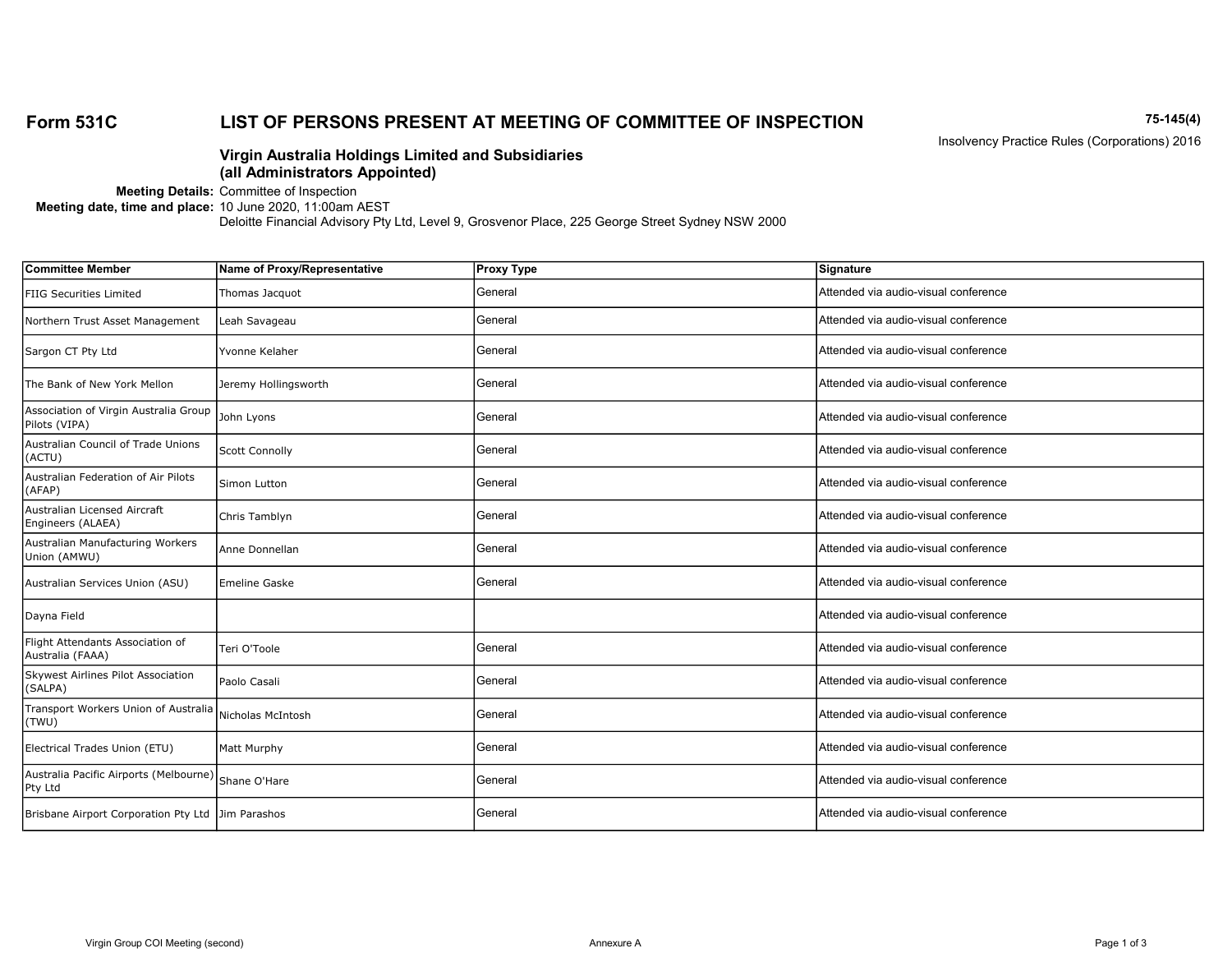#### Form 531C LIST OF PERSONS PRESENT AT MEETING OF COMMITTEE OF INSPECTION 75-145(4)

Insolvency Practice Rules (Corporations) 2016

#### Virgin Australia Holdings Limited and Subsidiaries (all Administrators Appointed)

Meeting Details: Committee of Inspection

Meeting date, time and place: 10 June 2020, 11:00am AEST

| <b>Committee Member</b>                                    | Name of Proxy/Representative | <b>Proxy Type</b> | Signature                            |
|------------------------------------------------------------|------------------------------|-------------------|--------------------------------------|
| Canberra Airport Pty Ltd                                   | Stephen Carson               | General           | Attended via audio-visual conference |
| Gold Coast Airport Pty Ltd                                 | Adam Rowe                    | General           | Attended via audio-visual conference |
| Perth Airport Pty Ltd                                      | Brian Pereira                | General           | Attended via audio-visual conference |
| Sydney Airport Corporation Limited                         | Dhruv Gupta                  | General           | Attended via audio-visual conference |
| Velocity Rewards Pty Limited                               | David McGrath                | General           | Attended via audio-visual conference |
| Airframe Leasing (S) Pte. Ltd                              | Richard Wolanski             | General           | Attended via audio-visual conference |
| AS Air Lease Holdings (Castlelake)                         | June Raj                     | General           | Attended via audio-visual conference |
| Dell Financial Services Pty Ltd                            | Cassie Douglas               | General           | Attended via audio-visual conference |
| JPA No. 123 Co., Ltd                                       | Jason Opperman               | General           | Attended via audio-visual conference |
| Perth Aircraft Leasing (UK) Limited                        | Noel McCoy                   | General           | Attended via audio-visual conference |
| Wilmington Trust Company (AerCap) Alexander Wilson         |                              | General           | Attended via audio-visual conference |
| Deputy Comissioner of Taxation                             | Gary Busby                   | General           | Attended via audio-visual conference |
| Sabre GLBL Inc                                             | Tony Troiani                 | General           | Attended via audio-visual conference |
| Airline Cleaning Services Pty Ltd                          | David Baker                  | General           | Attended via audio-visual conference |
| Alliance Airlines Pty Limited                              | Marc Devine                  | General           | Attended via audio-visual conference |
| Boeing Training & Flight Services<br>Australia Pty Limited | <b>Edward Gomes</b>          | Special           | Attended via audio-visual conference |
| CWT Australia Pty Ltd                                      | Wai Mun Wong                 | General           | Attended via audio-visual conference |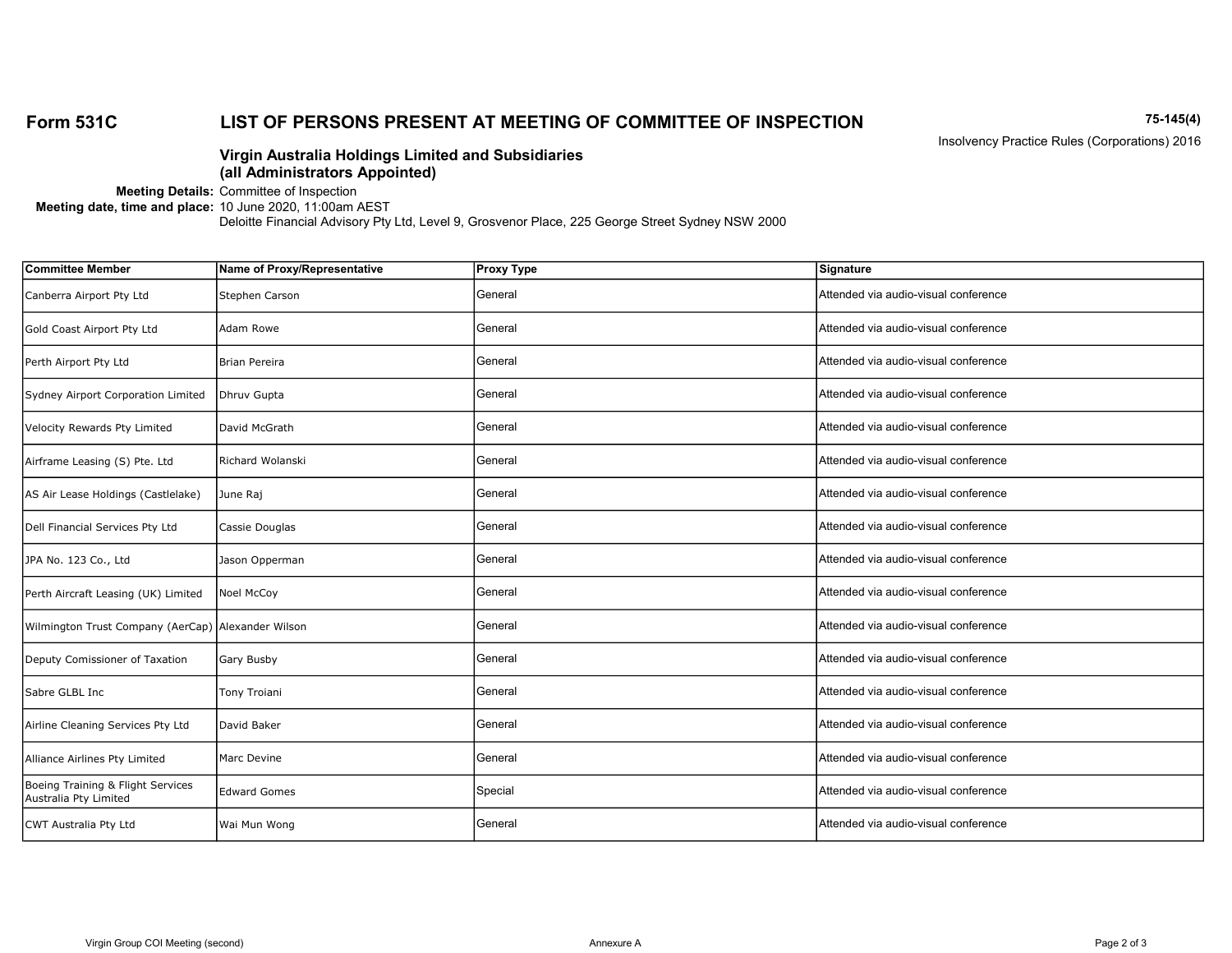#### Form 531C LIST OF PERSONS PRESENT AT MEETING OF COMMITTEE OF INSPECTION 75-145(4)

Insolvency Practice Rules (Corporations) 2016

#### Virgin Australia Holdings Limited and Subsidiaries (all Administrators Appointed)

Meeting Details: Committee of Inspection

Meeting date, time and place: 10 June 2020, 11:00am AEST

| Committee Member                   | Name of Proxy/Representative | Proxy Type | Signature                            |
|------------------------------------|------------------------------|------------|--------------------------------------|
| Spotless Facility Services Pty Ltd | Jacob Gunzburg               | General    | Attended via audio-visual conference |
|                                    |                              |            |                                      |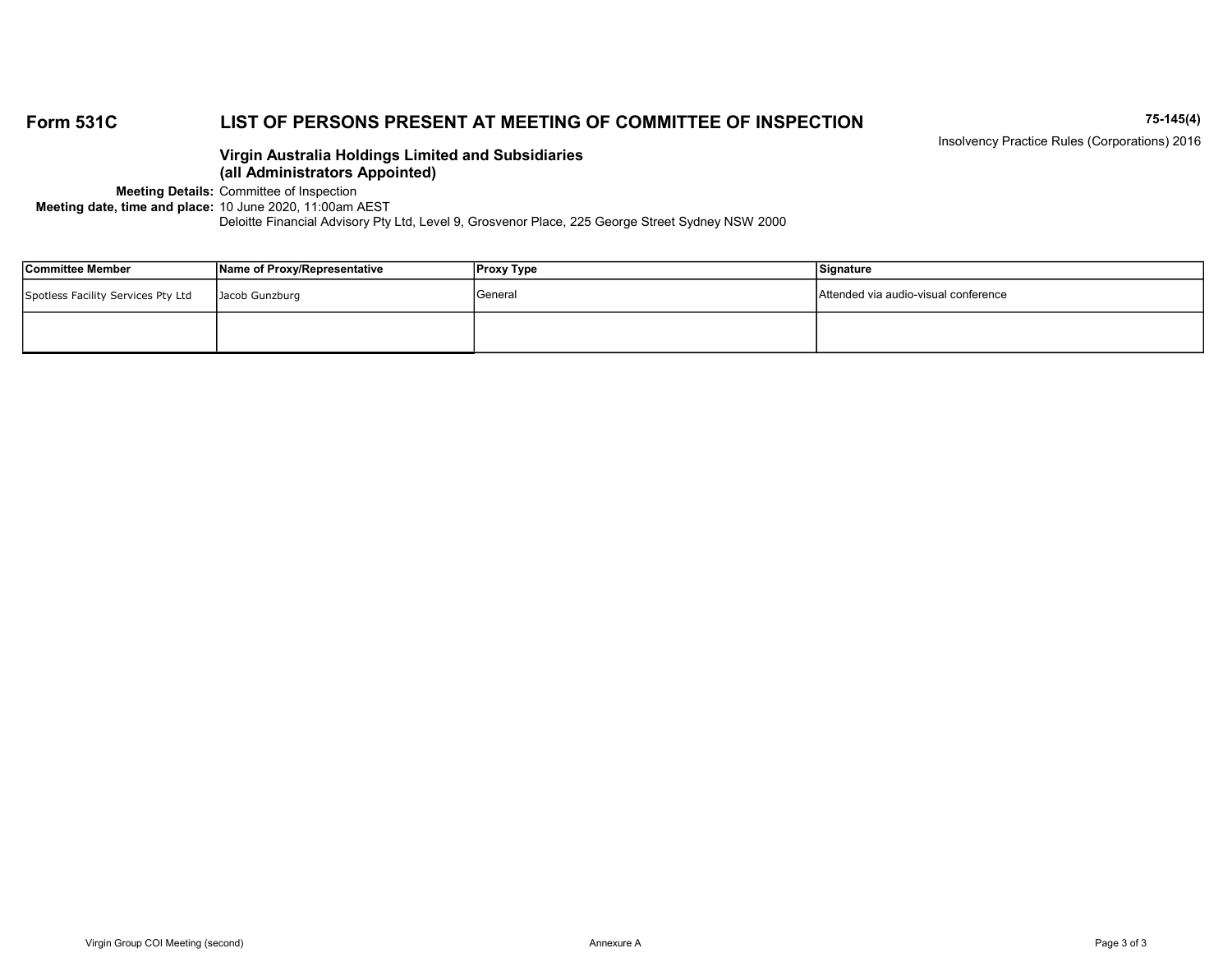### LIST OF PERSONS PRESENT AT MEETING OF COMMITTEE OF INSPECTION

#### Observer's Register for: Virgin Australia Holdings Limited and Subsidiaries (all Administrators Appointed)

Meeting Details: Committee of Inspection (First)

Meeting date, time and place: 10 June 2020, 11:00am AEST

| Observer's name   | Organisation                                                                         | Signature                            |
|-------------------|--------------------------------------------------------------------------------------|--------------------------------------|
| Henry Carr        | Commonwealth of Australia represented by the Attorney-<br>General's Department (FEG) | Attended via audio-visual conference |
| David Orr         | Deloitte                                                                             | Attended via audio-visual conference |
| Matthew Carr      | Deloitte                                                                             | Attended via audio-visual conference |
| Harry Bayard      | Deloitte                                                                             | Attended via audio-visual conference |
| Jillian Robertson | Clayton Utz                                                                          | Attended via audio-visual conference |
| Tim Sacker        | Clayton Utz                                                                          | Attended via audio-visual conference |
|                   |                                                                                      |                                      |
|                   |                                                                                      |                                      |
|                   |                                                                                      |                                      |
|                   |                                                                                      |                                      |
|                   |                                                                                      |                                      |
|                   |                                                                                      |                                      |
|                   |                                                                                      |                                      |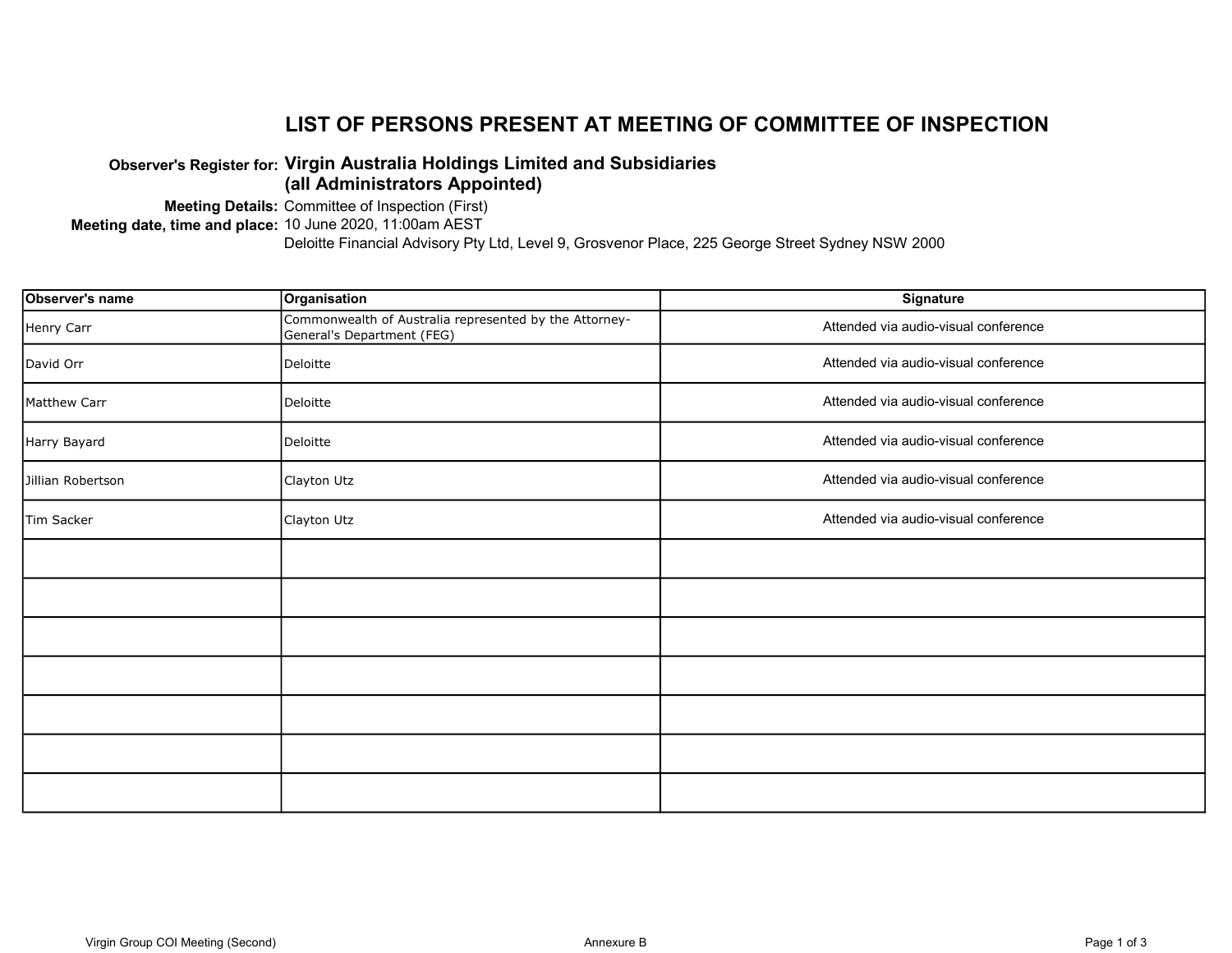## **Deloitte.**



Virgin Australia Holdings Limited, ACN 100 686 226 and certain subsidiaries (all Administrators Appointed) (the Companies or Virgin Group)

Second meeting of Committee of Inspection 11:00am (AEST), Wednesday 10 June 2020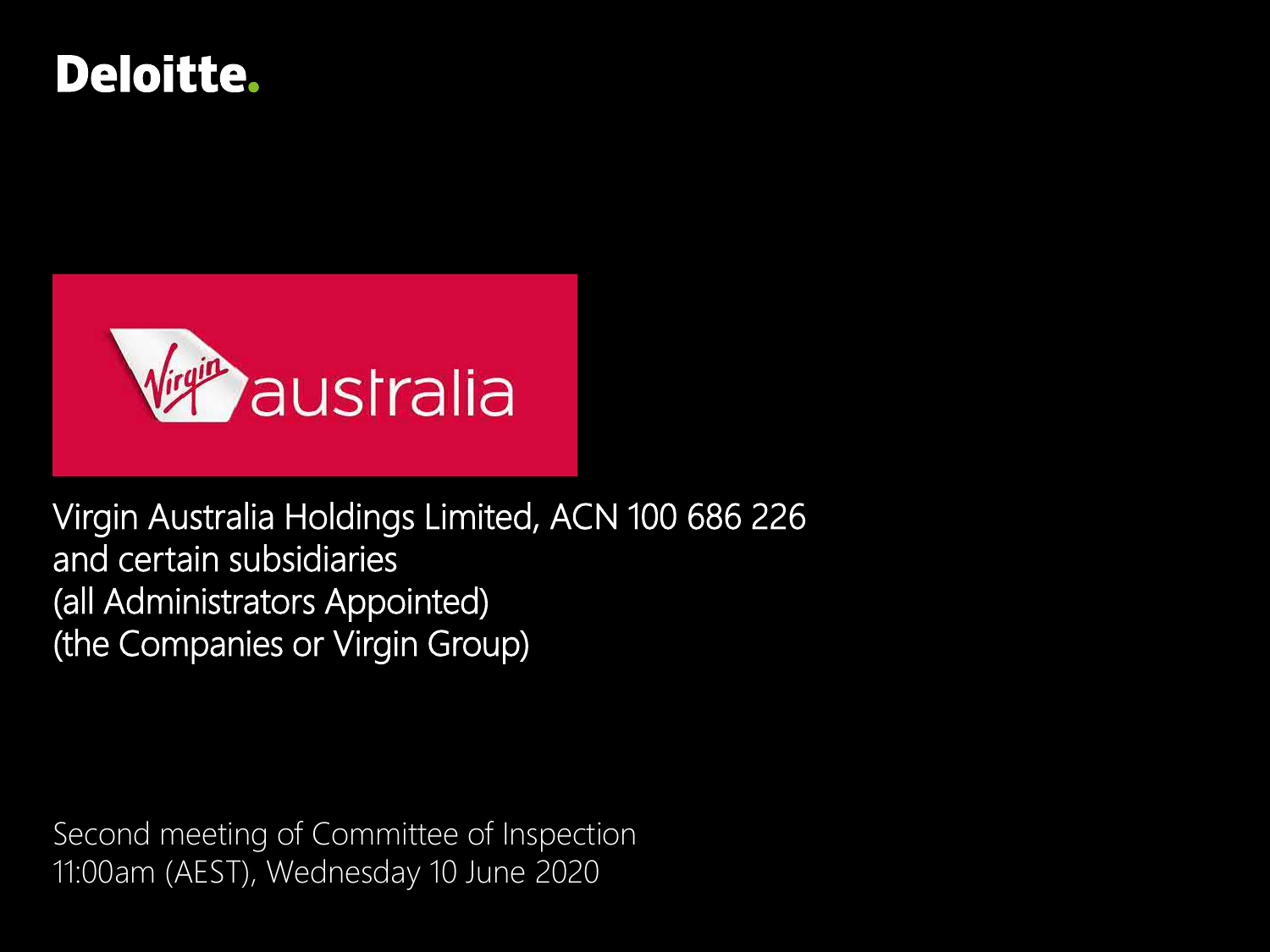

### Opening & welcome

• Attendance register

### Update on Administration

- Recapitalisation & sale of business
- Aircraft financiers protocols
- Operations ramp up
- Cashflow
- Creditor position and Halo
- Bondholders

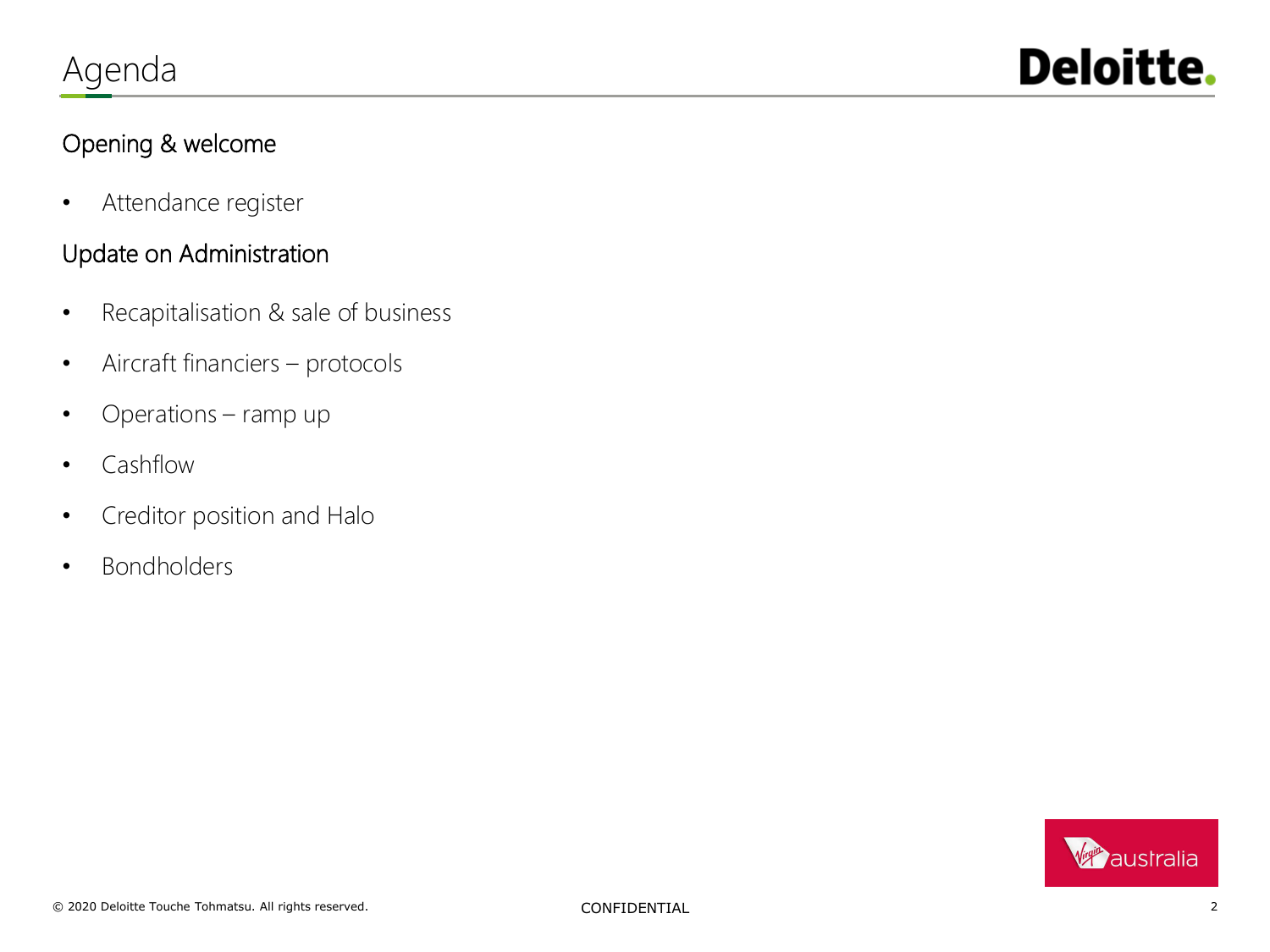## Recapitalisation & sale of business

# **Deloitte.**

Following an intensive due-diligence exercise and initial engagement with select stakeholder groups, Phase 2 culminated in the submission of refined Non-binding Indicative Offers (NBIOs) on 29 May, whereon the several interested parties were refined to a set of two preferred bidders. The Phase 3 period for submission of binding offers has been extended to 22 June but a locked-in deal is still targeted for 30 June



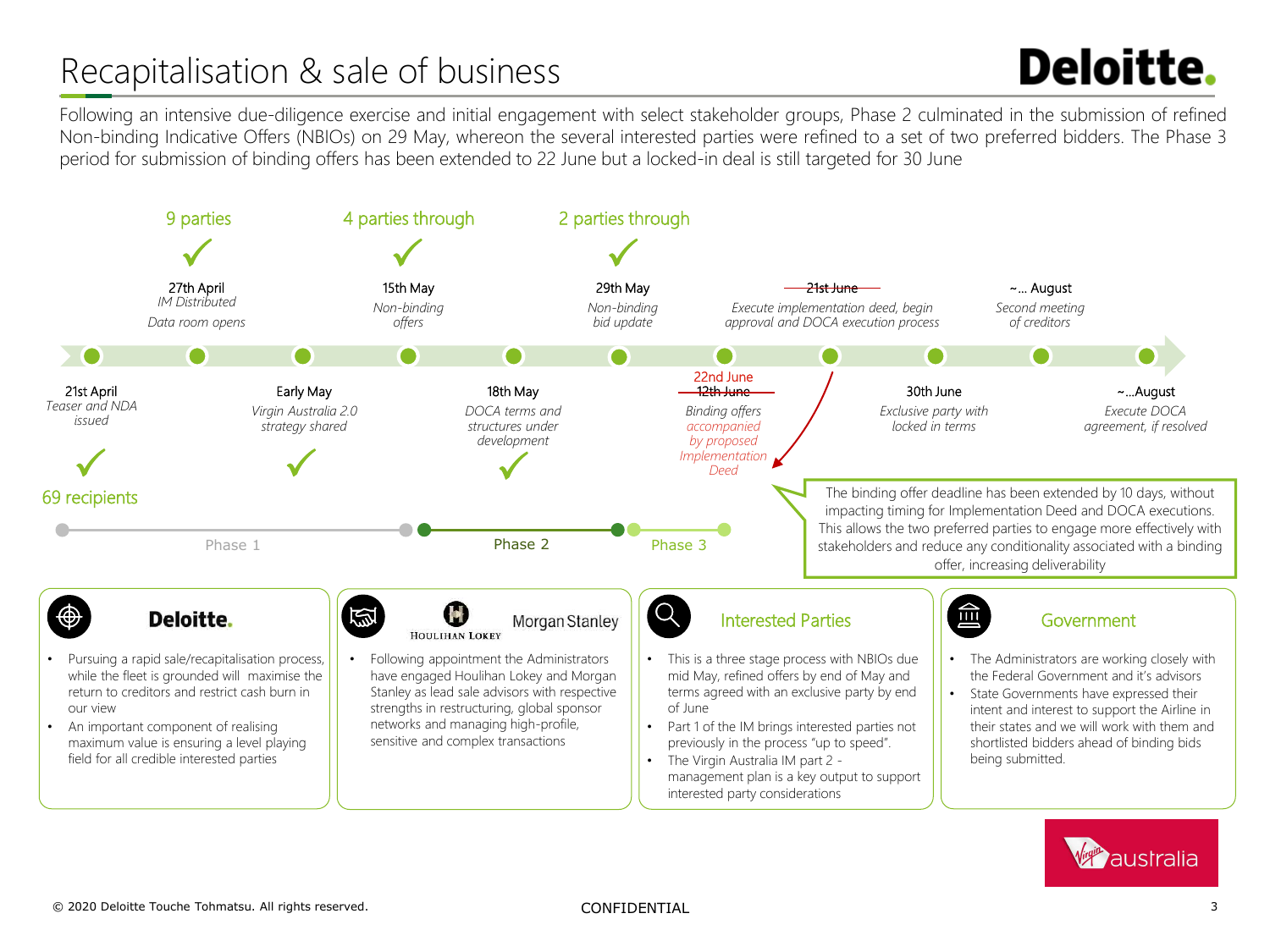## Recapitalisation & sale of business

# **Deloitte.**

The two preferred bidders are highly credible and motivated to transact, giving the Administrators a high level of confidence in securing a sale & recapitalisation of Virgin Australia. The focus for the preferred parties in Phase 3 will be external stakeholder engagement and alignment, finalisation of due-diligence workstreams, and delivering an acceptable and executable Implementation Deed

#### *Two preferred parties selected…*

- During Phase 2, in preparation for submission of refined NBIOs, the several shortlisted interested parties undertook further rigorous financial, commercial, tax and legal due diligence
- Additionally the parties were provided with further access to management and the company and a first wave of key external stakeholder meetings were facilitated
- Refined NBIOs were received on 29 May whereon the Administrators and their advisors undertook a robust assessment of the offers. Key factors considered in downselecting to two parties were the offer quantum and any associated execution risk. The key risks assessed were the credibility of the party, their aviation expertise, the unconditional availability of funds and the level of duediligence undertaken to date
- Two parties have been selected to maintain competitive tension and to maximise the outcome for creditors. These parties are highly credible, sophisticated and motivated to complete the transaction, as evidenced by their significant investment in the due-diligence process and the quantum of their offers to the creditors

### *…to enter the final phase pre-binding offers*

Finalisation of due-diligence process on all financial, tax and legal matters, both through further access to management and also via the Q&A in Virtual Data Room

Engagement with key stakeholder parties (including State Government, Financiers, Employee Unions, Airports and other suppliers) to secure alignment on the go-forward position for Virgin Australia

Review, mark-up and submission of Implementation Deed to form a key component of the binding offer submission, thereby ensuring a rapid path to execution

Submission of binding offer by 22 June

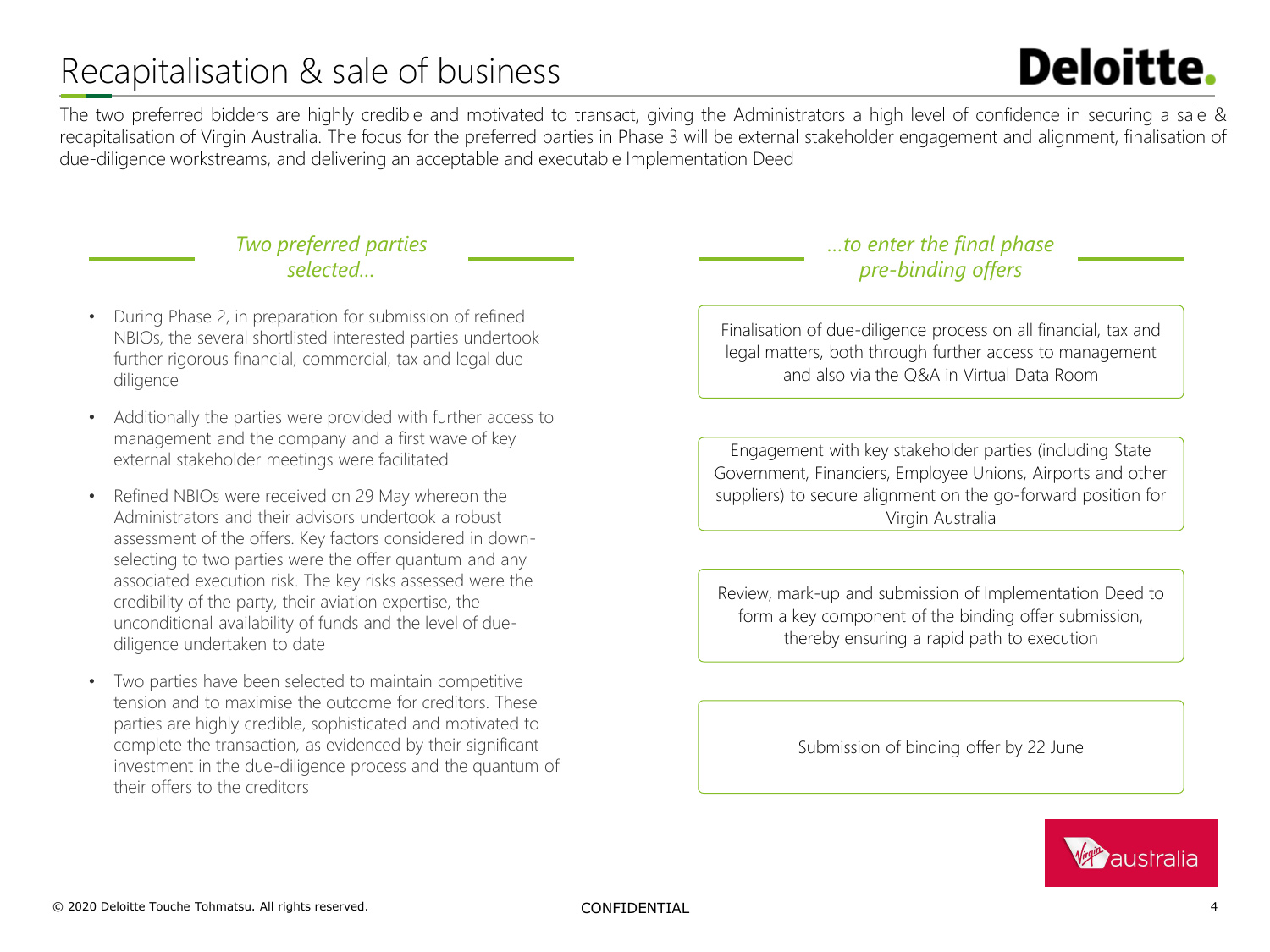The Administrators are unable to adopt existing financier agreements after the 443B extension period lapses on 16 June for the remainder of the Administration period.



The Administrators sought to negotiate separate arrangements with each aircraft financier to set out clearly the terms for each asset in possession of the Administrators. These arrangements are captured in the form of a 'Protocol terms' executed by the lessor/financiers which outlines maintenance and usage charges for the period of the Administration. Lessors that have executed Protocols have been put forward for discussions with the 2 x shortlisted bidders.



All aircraft are insured, appropriately stored, subject to appropriate maintenance schedules, and remain airworthy

### Aircraft/engine protocols status update:

| Stage                                          | No. protocols | No. aircraft/engines covered |
|------------------------------------------------|---------------|------------------------------|
| <b>Fully Executed</b>                          | 38            | 90                           |
| Terms finalised (not executed by both parties) | Q             | 34                           |
| Negotiations ongoing                           |               | 16                           |
|                                                | -52           | 140                          |

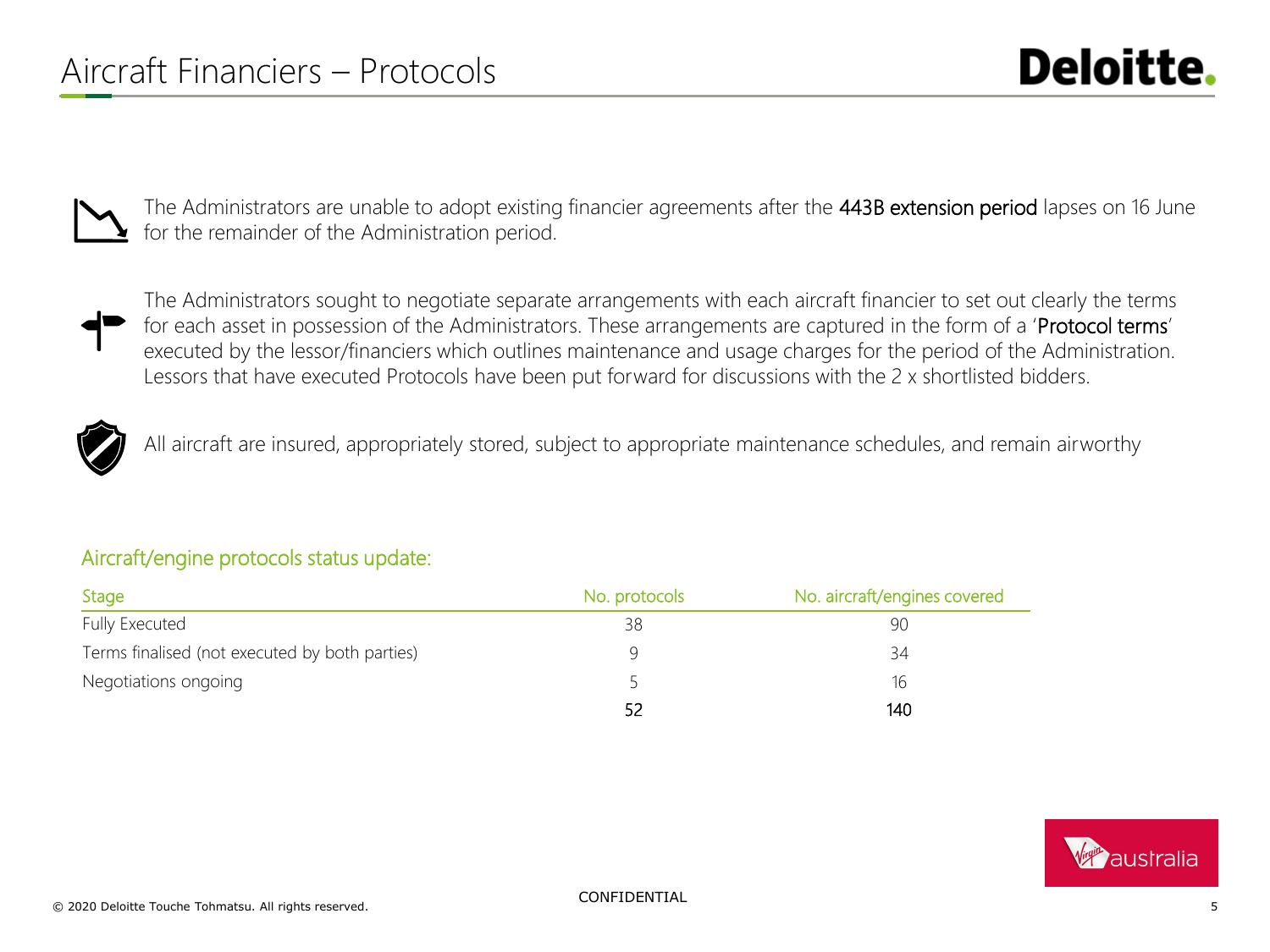## Operations – ramp up plan

### Forecast no. of flights in ramp up scenario



### Forecast ramp up

- With restrictions easing and demand building, we expect to progressively build the forward flight schedule from mid-June 2020
- Flying with the middle seat occupied re-commences from Friday, 12-Jun

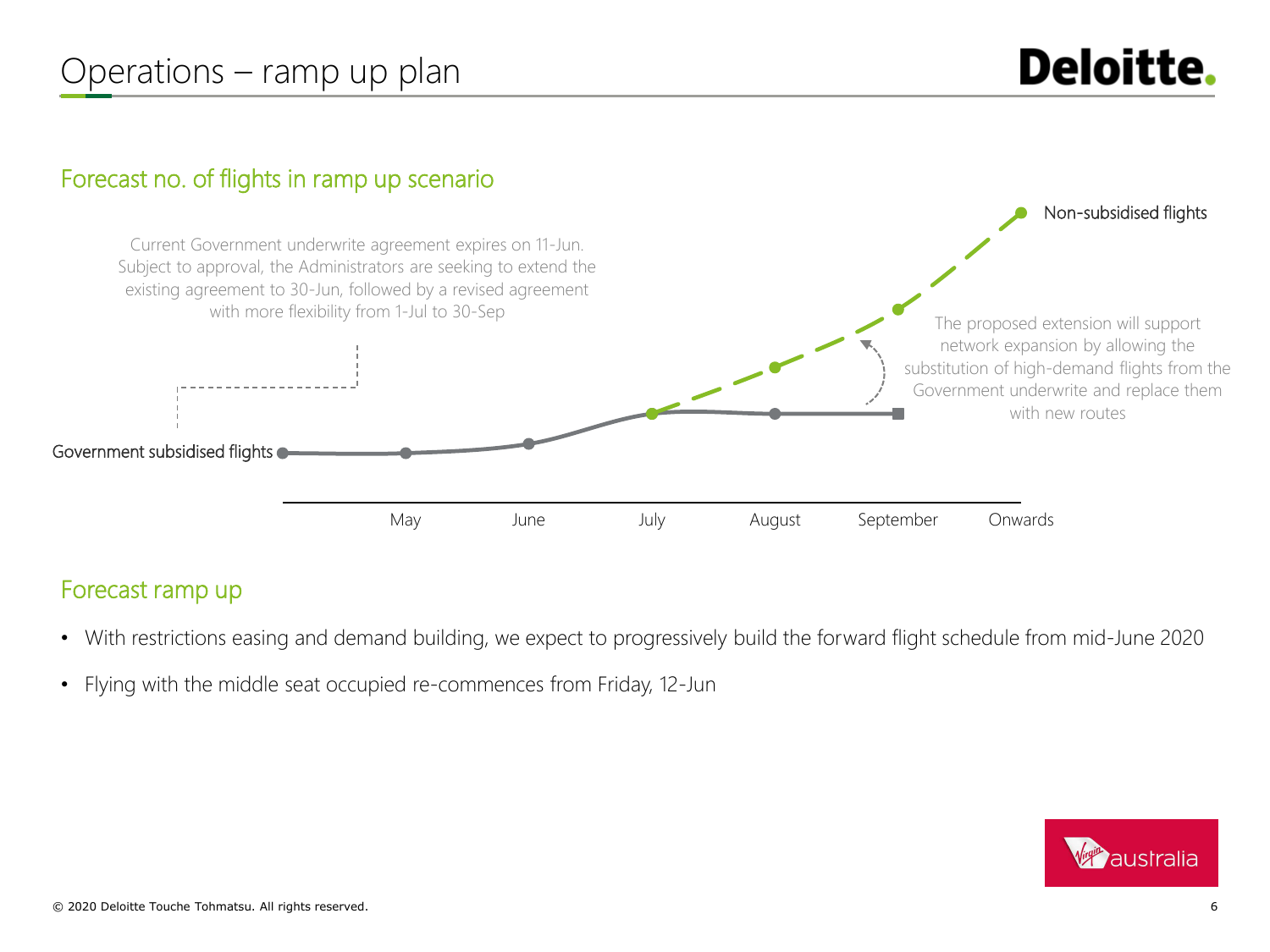We have sufficient liquidity through to the end of the sale process. However, interim funding may be required depending on the time to completion and the ramp up of the business schedule.

We are continuing to progress interim funding solutions.

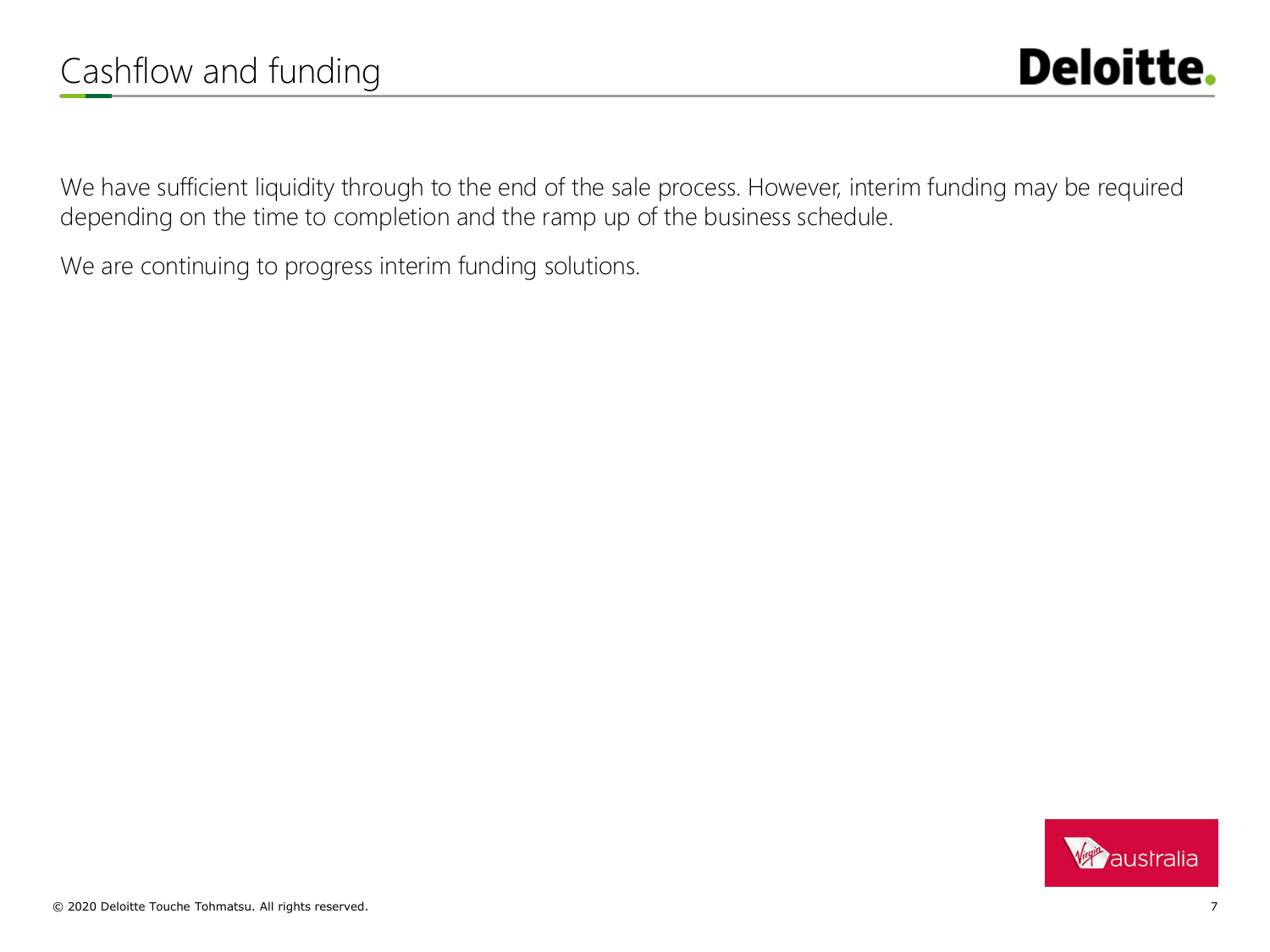### Creditor Position (provided by the Virgin Group Directors in their ROCAP)

| Creditor type                         | \$m   |
|---------------------------------------|-------|
| Finance Lessor (secured)              | 1,528 |
| Operating Lessor (secured)            | 2,214 |
| Employee Entitlements (going concern) | 129   |
| Landlords                             | 162   |
| Hedge Facilities (secured)            | 198   |
| <b>Bondholders</b>                    | 1,992 |
| Intercompany Loans                    | 144   |
| <b>Trade Creditors</b>                | 227   |
| Statutory                             | 21    |
| Other                                 | 61    |
| Total                                 | 6,675 |
| Landlords (contingent)                | 197   |
| Total (incl. contingent)              | 6,873 |

*This excl. prepaid flights and unearned revenue (customers)*

### Halo creditor platform

- 11,849 user accounts created
- 15,080 claims registered
- All communications from creditors have been responded to within 10 business days (pursuant to 24 April Orders)

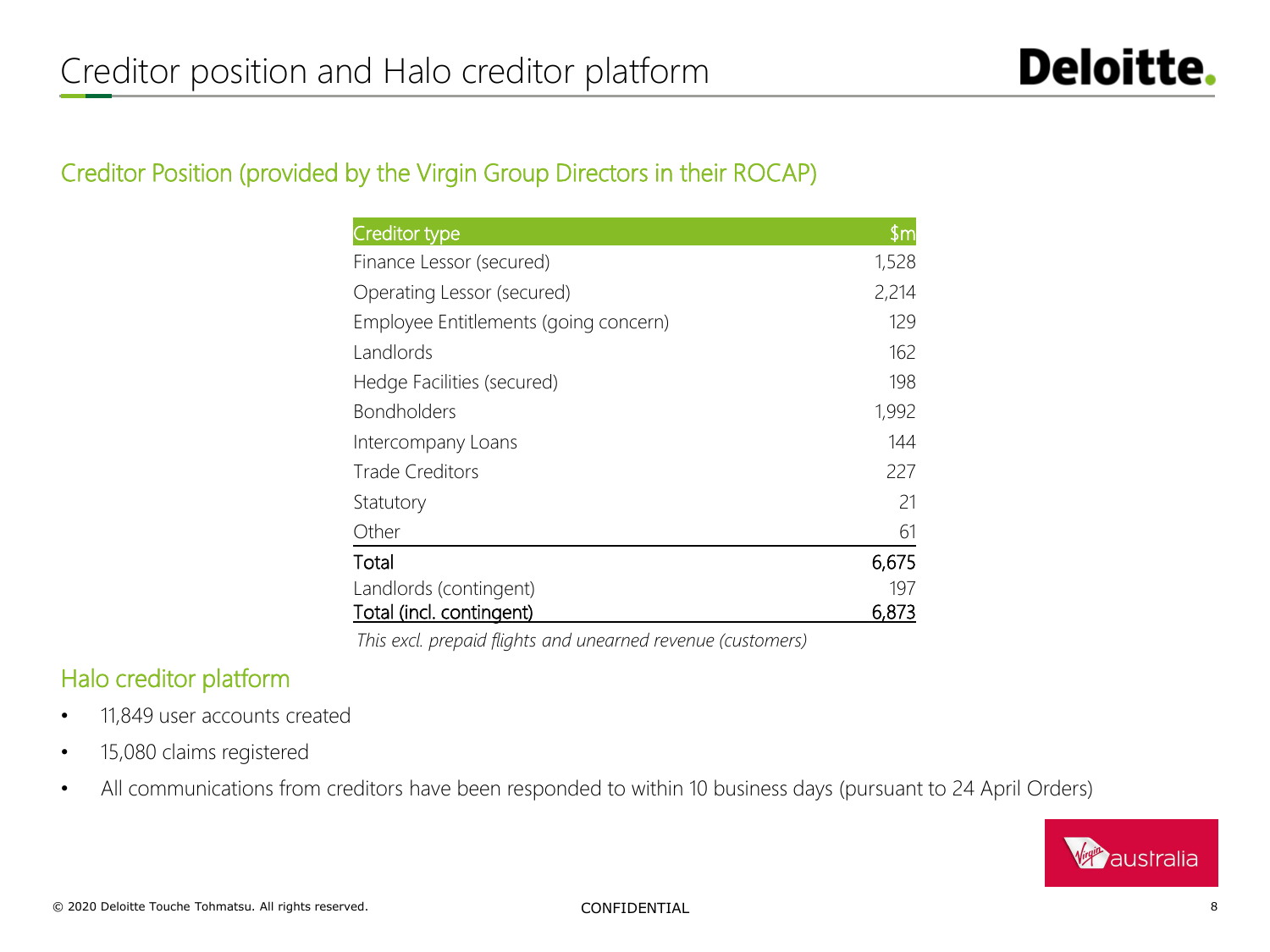

### Noteholder Consultative Committee

- 1<sup>st</sup> meeting was held on 28 May.
- The next NCC meeting is scheduled for 11 June.

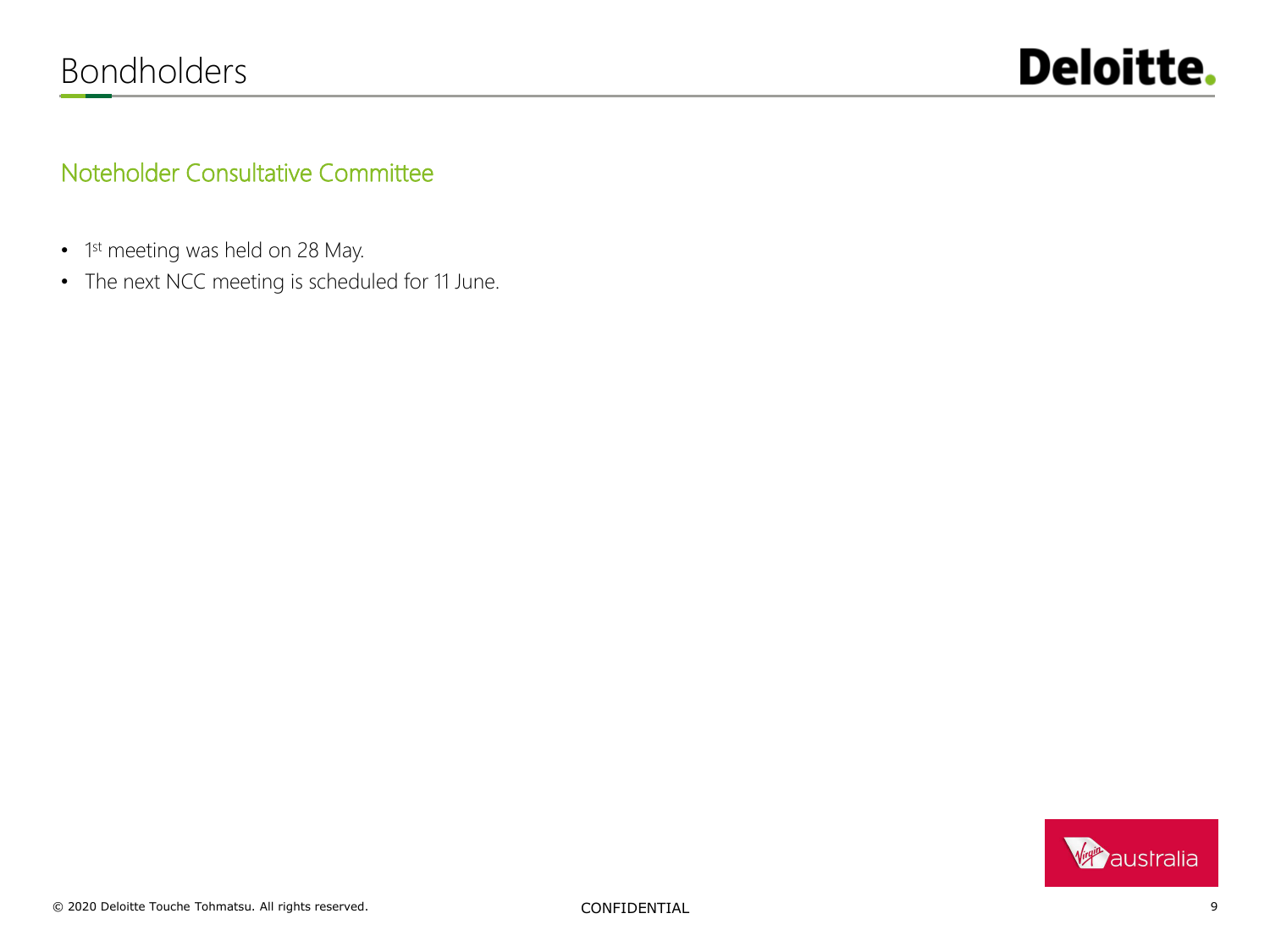### Schedule of agreements pursuant to paragraph 4 & 9 of Orders made by Federal Court on 15 May 2020

| Counterparty                                                                                                                     | <b>COI Member</b> | Estimated debts incurred/to be<br>incurred | Agreement / Proposed |
|----------------------------------------------------------------------------------------------------------------------------------|-------------------|--------------------------------------------|----------------------|
| Aon Australia                                                                                                                    | N                 | 7,500 per month                            | Agreement            |
| Rio Tinto                                                                                                                        | N                 | Revenue agreement                          | Agreement            |
| Isentia                                                                                                                          | N                 | \$12,500 per month                         | Agreement            |
| Commonwealth of Australia represented by the Department of Infrastructure,<br>Transport, Regional Development and Communications | N                 | Revenue agreement                          | Agreement            |
| Commonwealth of Australia represented by the Department of Infrastructure,<br>Transport, Regional Development and Communications | N                 | Revenue agreement                          | Agreement            |
| Commonwealth of Australia represented by the Australian Trade and Investment<br>Commission                                       | $\mathsf{N}$      | Revenue agreement                          | Agreement            |

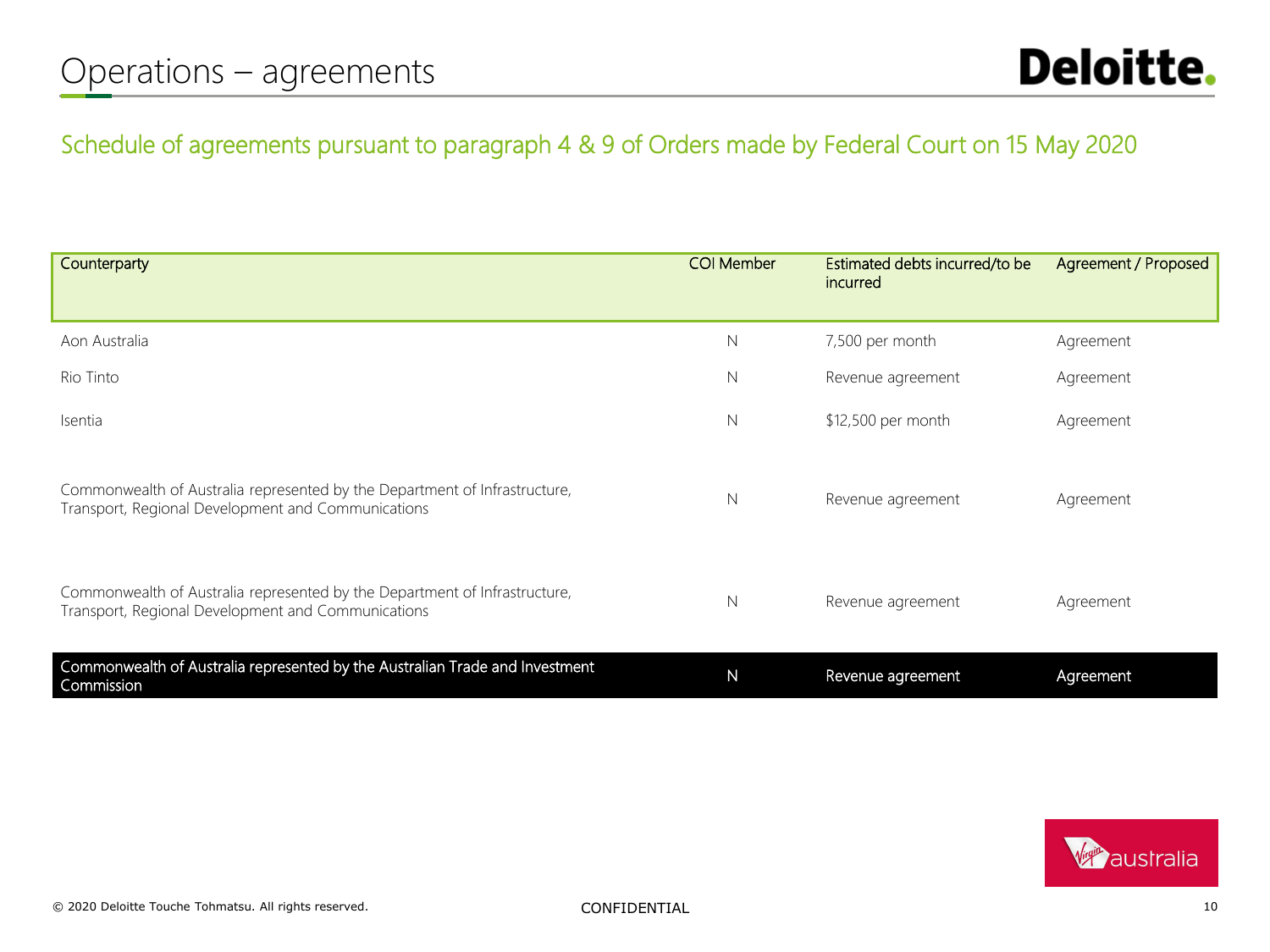